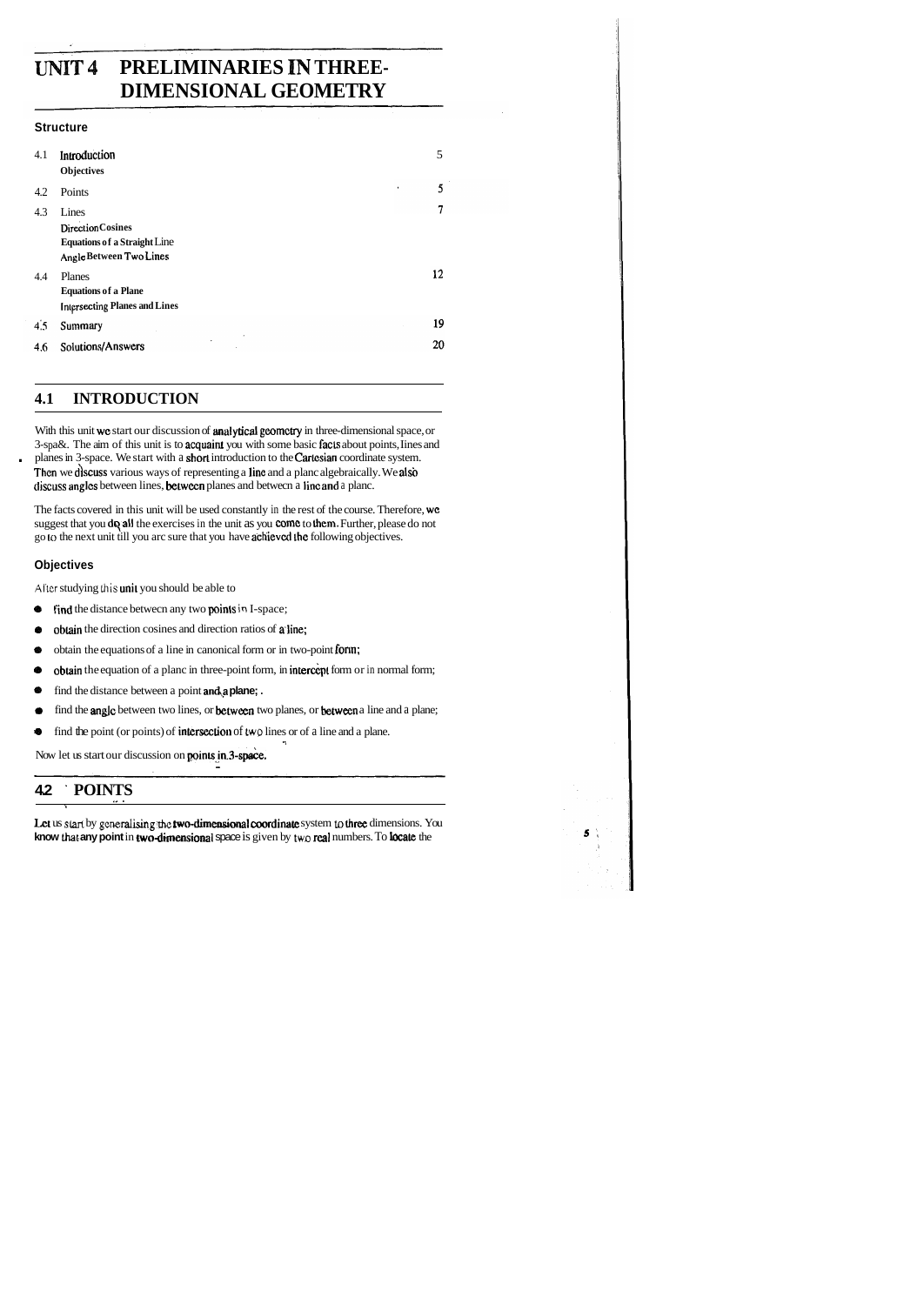The Sphere, Cone and Cylinder

position of a point in three-dimensional space, we have to give three numbers. To do this, we take three mutually perpendicular lines (axes) in space which intersect in a point O (see Fig. 1 (a)). O is called the origin. The positive directions OX, OY and OZ on these lines are so chosen that if a right-handed screw (Fig. 1(b)) placed at O is rotated from OX to OY, it moves in the direction of OZ.



Fig. 1: The Cartesian coordinate axes in three dimensions

To find the coordinates of any point P in space, we take the foot of the perpendicular from P on the plane XOY (see Fig. 2). Call it M. Let the coordinates of M in the plane XOY be  $(x,y)$  and the length of MP be | z |. Then the coordinates of P are  $(x, y, z)$ , z is positive or negative according as MP is in the positive direction OZ or not.



So, for each point P in space, there is an ordered triple  $(x, y, z)$  of real numbers, i.e., an element of  $\mathbb{R}^3$ . Conversely, given an ordered triple of real numbers, we can easily find a point P in space whose coordinates are the given triple. So there is a one-one correspondence between the space and the set  $R^3$ . For this reason, three-dimensional space is often denoted by the symbol  $\mathbb{R}^3$ . For a similar reason a plane is denoted by  $\mathbb{R}^2$ , and a line by R.

Now, in two-dimensional space, the distance of any point  $P(x,y)$  from the origin is

 $\sqrt{x^2 + y^2}$ . Using Fig. 2, can you extend this expression to three dimensions? By

Pythagoras's theorem, we see that

 $OP<sup>2</sup> = OM<sup>2</sup>+MP<sup>2</sup>$  $= (x^2 + y^2) + z^2$ 

 $\boldsymbol{6}$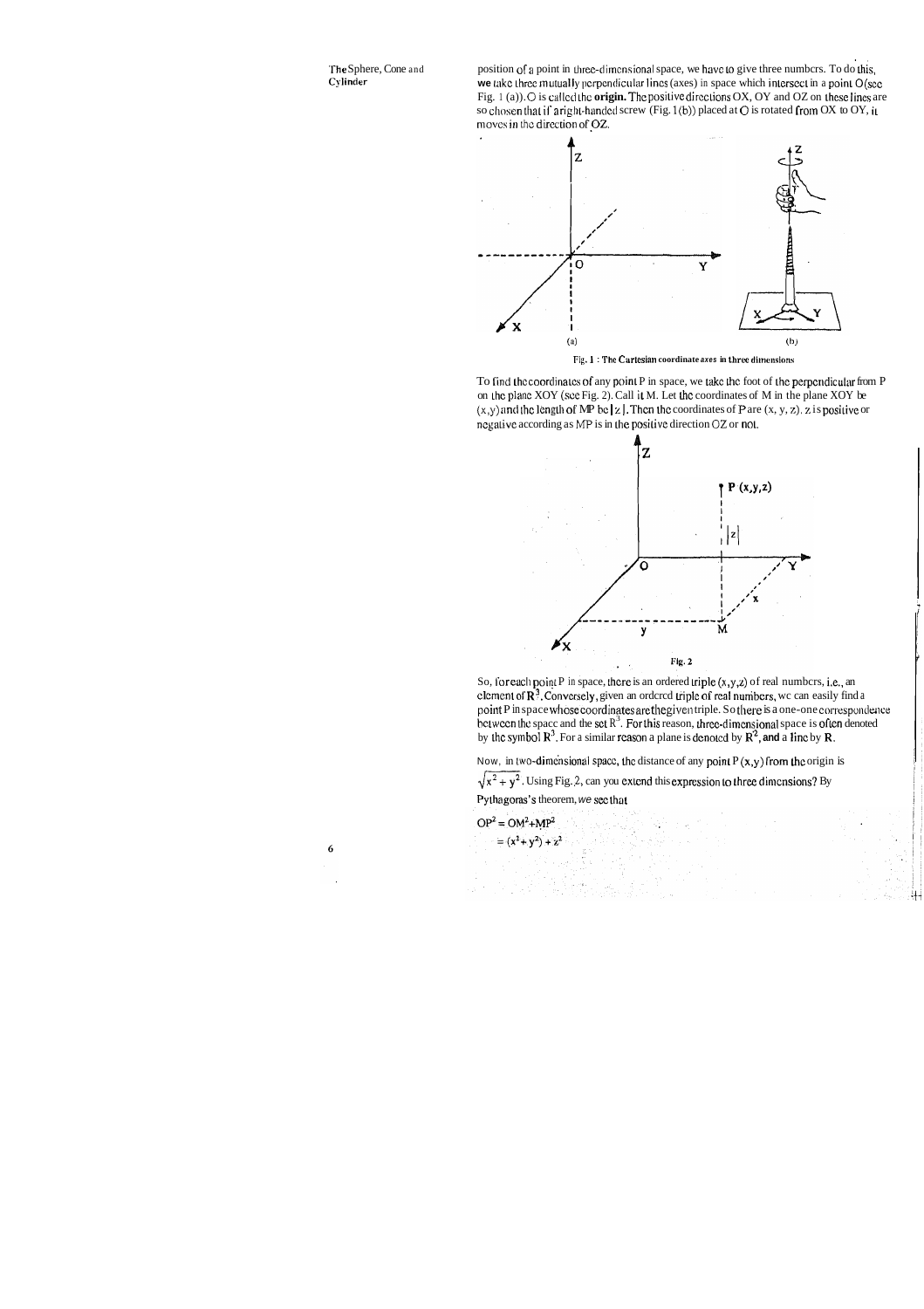$$
\therefore OP = \sqrt{x^2 + y^2 + z^2}
$$

Thus, the distance of P (x, y, z) from the origin is  $\sqrt{x^2 + y^2 + z^2}$ .

 $\pmb{7}$ 

And then, what will the distance between any two points  $P(x_1, y_1, z_1)$  and  $Q(x_2, y_2, z_2)$  be? This is the **distance formula** 

$$
PQ = \sqrt{(x_1 - x_2)^2 + (y_1 - y_2)^2 + (z_1 - z_2)^2}, \qquad \qquad \ldots \ldots (1)
$$

as you may expect from Equation  $(1)$  of Unit 1.

Using (1), we can obtain the coordinates of a point R  $(x, y, z)$  that divides the join of  $P(x_1, y_1, z_1)$  and  $Q(x_2, y_2, z_2)$  in the ratio m:n. They are

$$
x = \frac{nx_1 + mx_2}{m + n}, \quad y = \frac{ny_1 + my_2}{m + n}, \quad z = \frac{nz_1 + mz_2}{m + n}
$$
 ....(2)

For example, to obtain a point A that trisects the join of  $P(1,0,0)$  and  $Q(1,1,1)$ , we take

**m** = 1 and n = 2 in (2). Then the coordinates of A are  $\left(1, \frac{1}{3}, \frac{1}{3}\right)$ .

Note thht if we had taken  $m = 2$ ,  $n = 1$  in (2), we would have the other point that trisects PQ,

E1) Find the distance between  $P(1, I, -1)$  and  $Q(-1, 1, 1)$ . What are the coordinates of the point R that divides PQ in the ratio **3:4?** 

*E2*) Find the midpoint of the join of  $P(a, b, c)$  and  $Q(r, s, t)$ .

Lct us start by looking at a triplet of angles which uniquely dctcrmine the direction of a line in 3-space.

namely, 
$$
\left(1, \frac{2}{3}, \frac{2}{3}\right)
$$
.

Why don't you try some exercises now?

Now let us shirt our altention LO lines.

-

#### **4.3 LINES**

In Unit 1 we took a quick look at lines in 2-space, In this section we will show you how lo represent lines in 3-space algebraically, You will see that in this case a line is determined by a set of two linear equations, and not one linear equation, as in 2-space.

**5** 

#### **1.3.1 Direction Cosines**

Let us consider a Cartesian coordinate system with O as the origin and OX, OY, OZ as the axes. Now take a directed line L in space, which passes through **0** (see Fig. 3). LetL makc angles  $a, \beta$  and  $\gamma$  with the **positive directions** of the x,y and z-axes, respectively. Then we define dos **a**,  $\cos \beta$  and  $\cos \gamma$  to be the **direction cosines** of L.

For example, the direction cosines of the x-axis are  $\cos 0$ ,  $\cos \pi/2$ ,  $\cos \pi/2$ , that is , 1, 0, 0.

Note that the direction cosines depend on the frame of reference, or coordinate system, that we choose.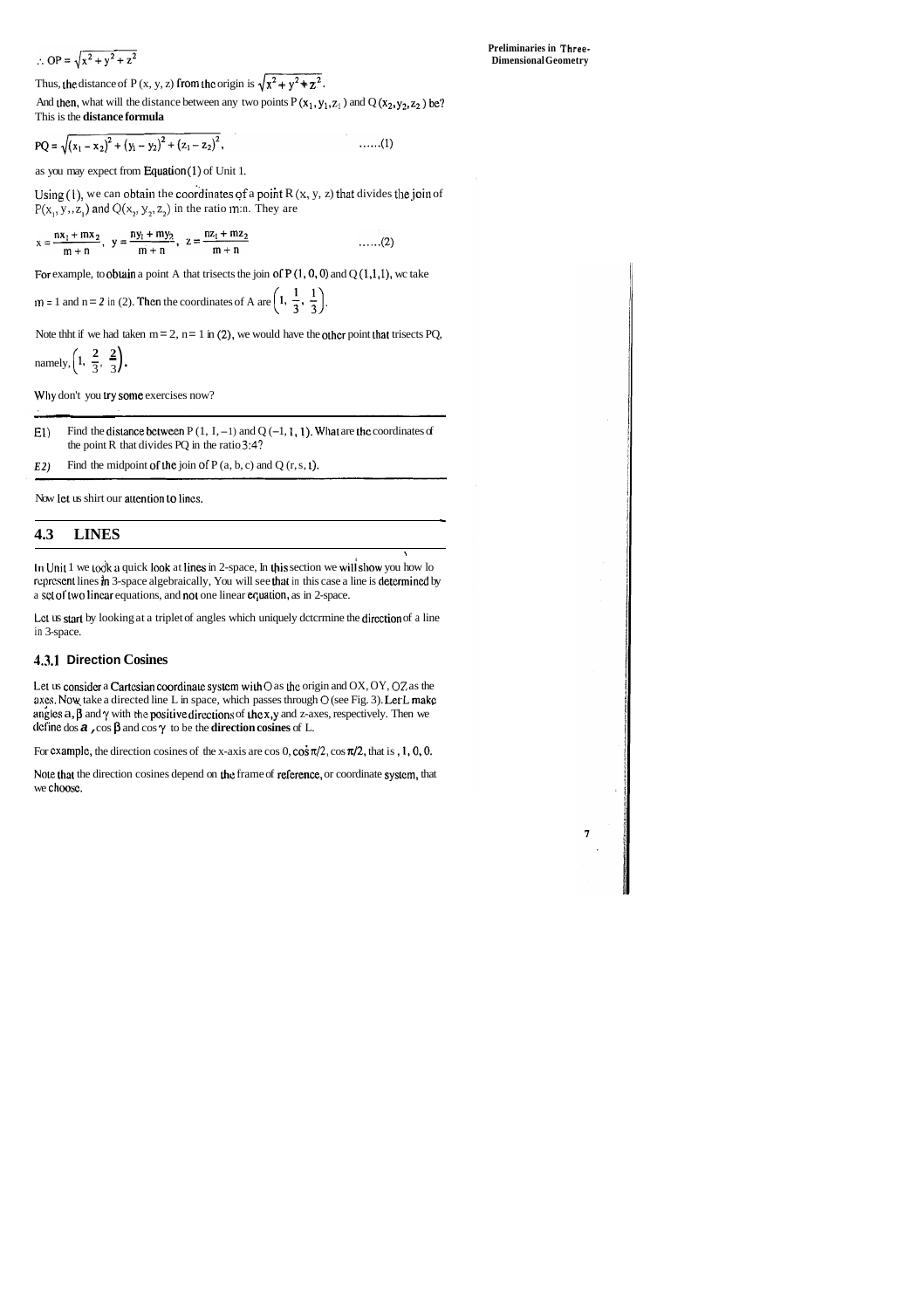

Now take any directed line L in space. How can'we find its direction cosines with respect **to**  a given coordinate system? They will clearly be the direction cosines of the line through **0**  which has the same direction as L. For example, the directiori cosines of the line through  $(1,1,1)$  and parallel to the x-axis are  $1,0,0$ .







This simple properly of the direction cosines of a line is useful in several ways, as you'll see later in the course. Let us consider an example of its use.

**Example 1** : **If a** linc makes angles  $\frac{\pi}{4}$  and  $\frac{\pi}{3}$  with the x and y axes, respectively, then what is the angle that it makes with the z-axis?

Now let us considcr **some** simpleproperties satisfied by the direction cosines of a line. Let the direction cosines of a line L be cos a, cos  $\beta$  and cos  $\gamma$  with respect to a given coordinate system. Wc can assume that the origin **0** lies on L. Let P **(x,** y, **z) beany** point on L. Then you can see from Fig. 4 that

 $x = OP \cos \alpha$ ,  $y = OP \cos \beta$  and  $z = OP \cos \gamma$ .

**Fig. 4** Since  $OP^2 = \mathbf{x}^2 + \mathbf{y}^2\mathbf{f} \ \mathbf{z}^2 = OP^2(\cos^2\alpha + \cos^2\beta + \cos^2\gamma)$ , we find that

 $\cos^2 \alpha + \cos^2 \beta + \cos^2 \gamma = 1$  $\ldots$  (3)

I

l,

**Solution :** Put  $a = \frac{\pi}{4}$  and  $\beta = \frac{\pi}{3}$  in (3). Then, if  $\gamma$  is the **angle** that the line makes with the z-axis, we get

 $\frac{1}{2} + \frac{1}{4} + \cos^2 \gamma = 1 \Rightarrow \cos \gamma = \pm \frac{1}{2} \Rightarrow \gamma = \frac{\pi}{3}$  or  $\frac{2\pi}{3}$ .

Thus. there will be two lines that satisfy our hypothesis. (Don't be surprised ! See Fig. 5.)

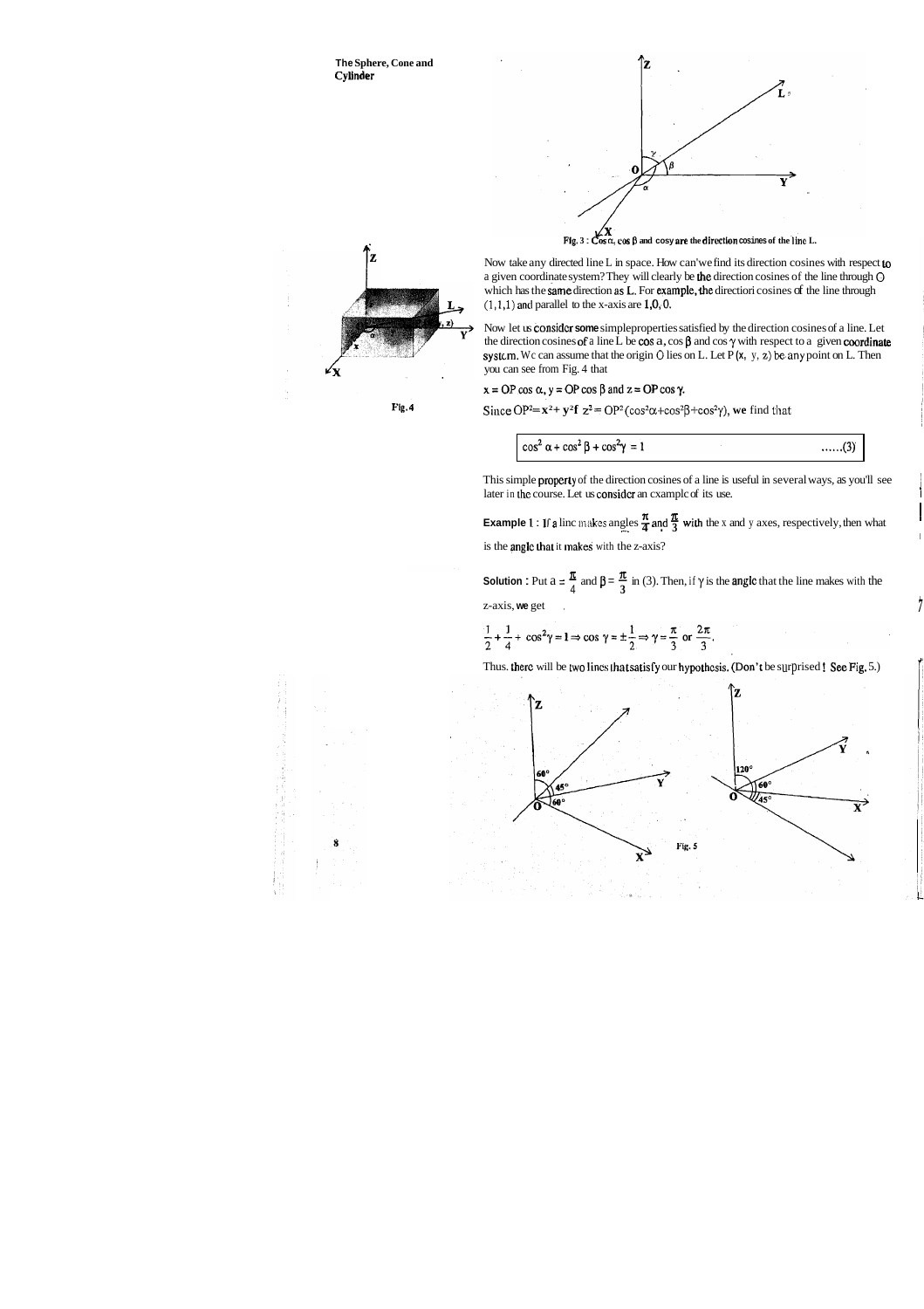**Preliminaries in Three- n asc** ~hcy will make angles - and-, respectively, with the z-axis. **Dimensional Geometry 3 3** 

There is another number triple that is related to the direction cosines of a line.

**Definition** : Three numbers a, b, c are called **direction ratios** of a line with direction cosines 1, *m* and **n**, if  $a = kI$ ,  $b = km$ ,  $c = kn$ , for some  $k \in R$ .

Thus, any triple that is **proportional** to the direction cosines of a line are its direction ratios.

For example,  $\sqrt{2}$ , 1, 1 are direction ratios of a line with direction cosines  $\frac{1}{\sqrt{2}}$ ,  $\frac{1}{2}$ ,  $\frac{1}{2}$ 

- **E3**) If cos  $a, \cos \beta$  and  $\cos$  yare the direction cosines of a line, show that  $\sin^2 a + \sin^2 \beta + \sin^2 y = 2$ .
- ) Find the direction cosincs of
	- a) the y and z axes,
	- b) the line  $y = mx + c$  in the XY-plane.
- **E5)** Let L be a line passing through the origin, and let P  $(a, b, c)$  be a point on it. Show thal a, b, c are direction ratios of L.
- E6) Suppose we change the direction of the line L in Fig. 3 to the opposite direction. What will the direction cosines of L **be** now?

-. You can try these exercises now.

Wc will now find the equations of a line in different forms. Let us assume that the direction cosincs of a line are 1,  $m$  and  $n$ , and that the point P  $(a, b, c)$  lies on it.

Then, if  $Q(x, y, z)$  is any other point on it, let us complete the cuboid with PQ as one of its diagonals (see Fig. 6).



**Fig. 6 :**  $(x - u)$ ,  $(y - b)$  and  $(z - c)$  are direction ratios of  $YQ$ .

 $\frac{x - a}{x - a}$ **F**<br>Then PA = **x a**, PB =  $\frac{x - a}{r}$ , that is,

Let us now see how the direction cosines or ratios can be used to find the equation of a line.

#### 4.3.2 **Equations of a Straight Line**

Then PA = **x a**, PB = y-b and PC = z-c. **New**, if PQ = r, you can see that.  
\n
$$
\cos a = \frac{x-a}{r}, \text{that is,}
$$
\n
$$
l = \frac{x-a}{r}. \text{ Similarly, } m = \frac{y-b}{r}, \text{ } n = \frac{z-c}{r}.
$$

Thus, any point **on** the **line satisfies the equations** \*

 $\ddot{\mathbf{0}}$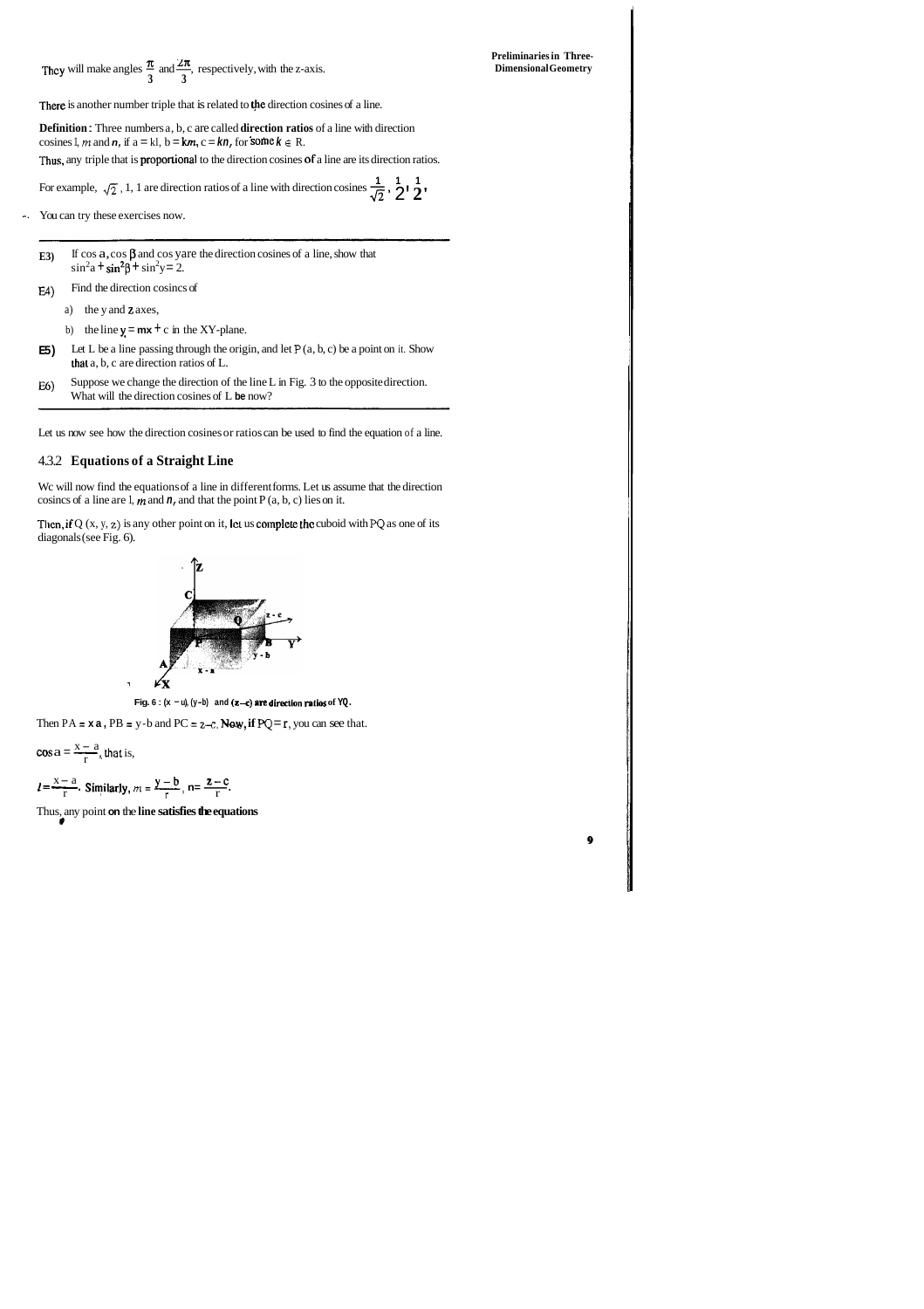**The Sphere, Cone and Cylinder** 

$$
\frac{x-a}{l} = \frac{y-b}{m} = \frac{z-c}{n}
$$
 ......(4)

Note that (4) consists of pairs of equations,

$$
\frac{x-a}{l} = \frac{y-b}{m} = \frac{z-c}{n}
$$
  
Note that (4) consists of pairs of equations,  

$$
\frac{x-a}{l} = \frac{y-b}{m} \text{ and } \frac{y-b}{m} = \frac{z-c}{n}, \text{ or } \frac{x-a}{l} = \frac{z-c}{n} \text{ and } \frac{y-b}{m} = \frac{z-c}{n}
$$

$$
\frac{y-b}{l} = \frac{z-c}{m} \text{ and } \frac{x-a}{l} = \frac{z-c}{n}
$$

Conversely, any pair of equations of the form (4) represent a straight line passing through  $(a, b, c)$  and having direction ratios I, m and n.

(4) is called the canonical form of the equations of a straight line.

For example, the equations of the straight line passing through  $(1, 1, 1)$  and having direction

(4) is called the canonical form of the equations of a straight  
\nFor example, the equations of the straight line passing through (cosines 
$$
\left(\frac{1}{\sqrt{3}}, \frac{-1}{\sqrt{3}}, \frac{1}{\sqrt{3}}\right)
$$
 are  
\n
$$
\frac{x-1}{\sqrt{3} - 1} = \frac{y-1}{\sqrt{3}} = \frac{z-1}{1/\sqrt{3}}
$$
, that is,  
\n
$$
\frac{x-1}{1} = \frac{y-1}{(-1)} = \frac{z-1}{1}
$$

Note that this is in the **form**  $(4)$ , but  $1, -1$ , 1 are direction ratios of this line, and not its .. direction cosines.

**Remark 1:** By (4) we can see that the equations of the line passing through (a, b, c) and having direction cosines 1, m, n are

 $x = a + lr$ ,  $y = b + mr$ ,  $z = c + nr$ , where  $r \in R$ .  $\ldots$  (5)

This **is a one-parameter form** of the equations of a line, in terms of the purameter r.

Let us now use (4) to find another form of the equations of a line. Let  $P (x, y_1, z_1)$  and  $Q(x_2, y_2, z_2)$  **lie on** a line L. Then, if  $l$ , m and n are its directions cosines, (4) tells us that the equations of L are  $\cdot$ 

 $\ldots$  (6)

$$
\frac{x-x_1}{l}=\frac{y-y_1}{m}=\frac{z-z_1}{n}.
$$

(8) is the generalisation of Equation (7) of Unit I, and is called the two-point form of the equations of a line in 3-space.

For example, the equations of the line passing through  $(1, 2, 3)$  and  $(0, 1, 4)$  are





' Since Q lies on L, we get

**Samuel Common** 

$$
\frac{x_2 - x_1}{l} = \frac{y_2 - y_1}{m} = \frac{z_2 - z_1}{n} \tag{7}
$$

Then  $(6)$  and  $(7)$  give us

$$
\frac{x - x_1}{x_2 - x_1} = \frac{y - y_1}{y_2 - y_1} = \frac{z - z_1}{z_2 - z_1}.
$$
 (8)

$$
x-1 = y-2 = -(z-3),
$$

Note that, while obtaining (8) wc have also shown that

if 
$$
P(x_1, y_1, z_1)
$$
 and  $Q(x_2, y_2, z_2)$  lie on a line L, then  $x_2-x_1$ ,  $y_2-y_1$  and  $z_2-z_1$  are direction ratios of L,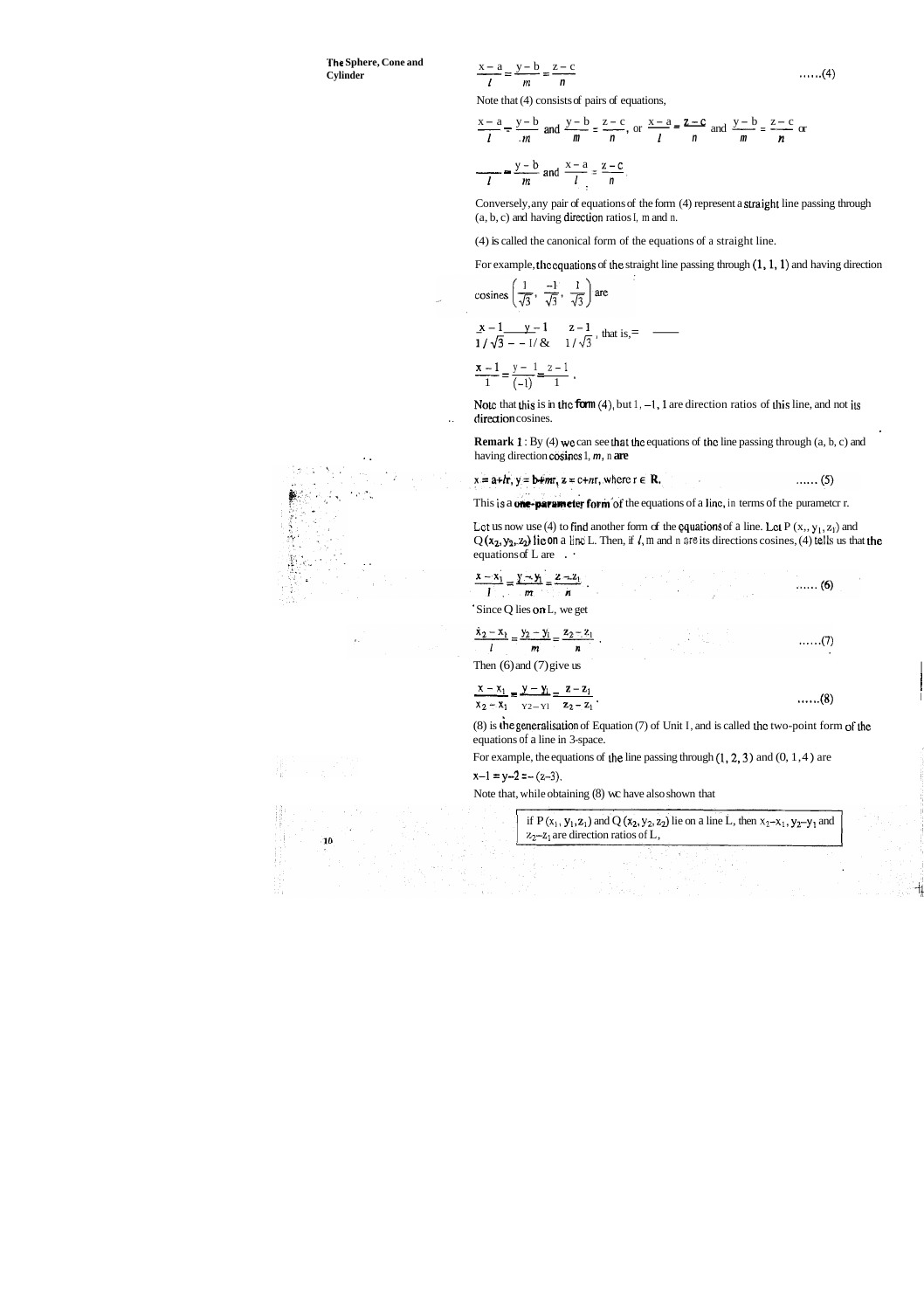Now you can try some exercises. *Prefinitional state of the exercises*  $\blacksquare$ 

**E7**) Find the equations  $\omega$  the line joining  $(-1,0,1)$  and  $(1,2,3)$ .

E8) Show that the equations of a line through  $(2,4,3)$  and  $(-3,5,3)$  are  $x + 5y = 22$ ,  $z = 3$ .

Now let us **see when two** lines are perpendicular.

1

In Unit **1** you saw that the angle between two lincs in a plane can **bc** obtained in terms of heir slopes. Now we will find the angle between two lines in 3-spacc in terms of their direction cosines.

Let the lines  $L_1$  and  $L_2$  have direction cosincs  $l_1$ ,  $m_1$ ,  $n_1$  and  $l_2$ ,  $m_2$ ,  $n_2$ , respectively. Let  $\theta$  be the angle between  $L_1$  and  $L_2^*$ . Now let us draw straight lines  $L'_1$  and  $L'_2$  through the origin with direction cosines  $l_1$ ,  $m_1$ ,  $n_1$  and  $l_2$ ,  $m_2$ ,  $n_2$ , respectively. Then choose P and Q on  $L'_1$  and  $L'_2$ , respectively, such that OP = OQ = r. Then the coordinates of P are  $(l_1r,m_1r,n_1r)$ , and of Q are  $(l_2r, m_2r, n_2r)$ . Also,  $\theta$  is the angle between OP and OQ (see Fig. 7). Now

!

#### **4.3.3 Angle Between Two Lines**

PQ<sup>2</sup> = 
$$
(l_1 - l_2)^2 r^2 + (m_1 - m_2)^2 r^2 + (n_1 - n_2)^2 r^2
$$
  
=  $2(1 - l_1 l_2 - m_1 m_2 - n_1 n_2)r^2$ ,

using  $l_1^2 + m_1^2 + n_1^2 = 1$ ,  $l_2^2 + m_2^2 + n_2^2 = 1$ .

Also, from Fig. 7 and clementary trigonometry, we know that

 $PQ^2 = OP^2 + OQ^2 - 2OP$ .  $OQ \cos \theta$ <br>=  $2(1-\cos \theta)r^2$ .

Therefore, we find that  $\theta$  is given by the relation

 $\cos \theta = l_1 l_2 + m_1 m_2 + n_1 n_2$  ...... (9)

Using (9) can you say when two lines are perpendicular? They will be perpendicular iff  $\theta = \pi/2$ , that is iff

 $l_1 l_2 + m_1 m_2 + n_1 n_2 = 0.$  .......(10)

Now, suppose wc consider direction ratios  $a_1$ ,  $b_1$ ,  $c_1$  and  $a_2$ ,  $b_2$ ,  $c_2$  of  $L_1$  and  $L_2$ , instead of their direction cosines. Then, is it true that  $L_1$  and  $L_2$  are perpendicular iff  $a_1 a_2 + b_1 b_2 + c_1 c_2 = 0$ ? If you just apply the definition of direction ratios, you will see that this is so.

And when are two lines parallel? Clearly, they are parallel if they have the same or opposite directions. Thus, the lines L<sub>1</sub> and L<sub>2</sub> (given above) will be, parallel iff  $l_1 = l_2$ ,  $m_1 = m_2$ ,  $n_1 = n_2$ or  $l_1 = -l_2$ ,  $m_1 = -m_2$ ,  $n_1 = -n_2$ . In particular, **the** means that if a, b, c and a', b', c' are direction ratios of L<sub>1</sub> and L<sub>2</sub> respectively, then

i

i **t** 

i



$$
\frac{a}{a} = \frac{b}{b'} = \frac{c}{c'}
$$

L.el us jusl summarise what we have said.

Two lines with direction ratios  $a_1$ ,  $b_1$ ,  $c_1$  and  $a_2$ ,  $b_2$ ,  $c_2$  are (i) perpendicular iff  $a_1 a_2 + b_1 b_2 + c_1 c_2 = 0$ ; (ii) parallel iff  $\frac{a_1}{a_2} = \frac{b_1}{b_2} = \frac{c_1}{c_2}$ .

For example, the line  $\frac{x}{2} = y = \frac{z}{3}$  is:**not** parallel to the x-axis, since 2, 1,3 are not propor-



**Dimensional Geometry** 

**m**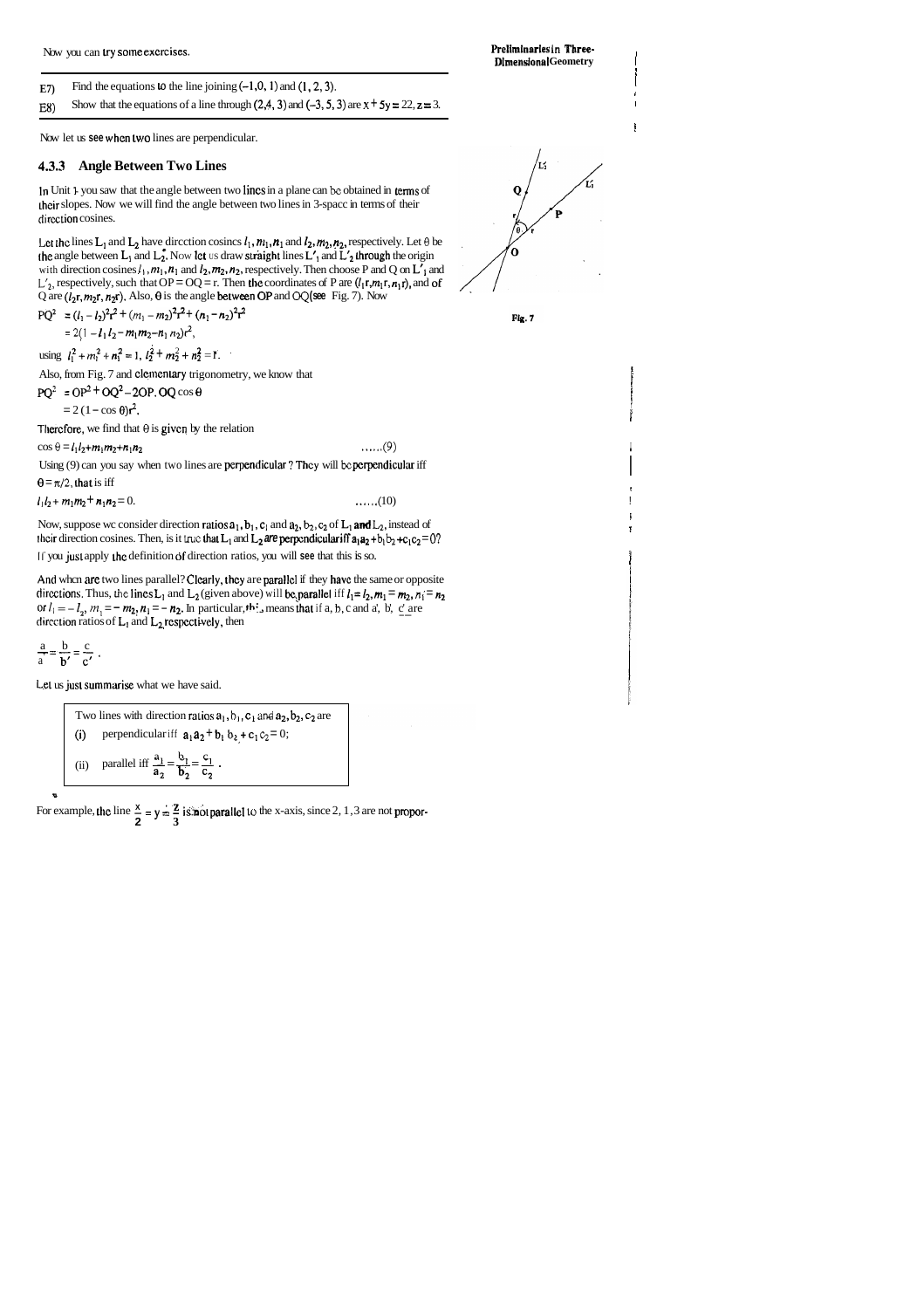tional to 1, 0, 0. Further.  $x = y = z$  is perpendicular to  $x = -y$ ,  $z = 0$ , since 1, 1, 1 and 1, -1, 0 are the direction ratios of these two lines, and  $1(1) + 1(-1) + 1(0) = 0$ .

Why don't you try some exercises now?

- E9) Find the angle between the lines with direction ratios 1, 1, 2 and  $\sqrt{3}$ ,  $-\sqrt{6}$ , 4, respectively.
- E10) If 3 lines have direction ratios  $1, 2, 3; 1, -2, 1$  and  $4, 1, -2$ , respectively, show that they are mutually perpendicular.

In this section you saw that a line in 3-space is represented by a pair of linear equations. In the next section you will see that this means that a line is the intersection of two planes.

**Pig. 8 : The plane**  $z=3$  **Similarly,**  $z = 3$  **describes the plane which is parallel to the XY-plane and which is placed 3** units above it (Fig. 8).

And what is the equation of the YZ-plane? Do you agree that it is  $x = 0$ ?

## <sup>T</sup>**4.4 PLANES**

In his section you will see that a linear equation represents a plane in 3-space. We will also discuss some aspects of inlersecling planes, as well as the intersection of a line and a plane.

Note that each of these planes satisfies the property that if any two points lie on it, then the line joining them also lics on it. This property is the defining property of a plane.

Definition : A plane is a set of points such that whenever **P** and Q belong to it then so does every point on the line joining P and Q.

Let us first look at some algebraic representations of a plane.

#### **4.4.1 Equations of a Plane**

Consider the XY-plane in Fig. 1 (a). The z-coordinate of every point in this plane is 0. Conversely, any point whose z-coordinate is zero will be in he XY-plane. Thus, the equation  $z = 0$  describes the XY-plane.

Another point that you **may** have **noticed about** the planes mentioned above is that their equations are linear in **x,** y and z. This fact is true of any plane, according to the following theorem.

Theorem 1 : The general linear equation  $Ax + By + Cz + D = 0$ , where at least one of A, B, C is non-zero, represents a plane in three-dimensional space.

Further, the converse is also true.

We will not prove this result here, but will always use the fact that a plane is synonymous with a linear equation in 3 variables, Thus, lor example, because of Theorem 1 we know that  $2x + 5z = y$  represents a plane.

At this point we would like to make an important remark.

Remark 2: In 2-space a linear equation represents a line, while in 3-space a linear equation rcpresents a plane. For example,  $y = 1$  is the line of Fig. 9 (a), as well as the plane of Fig. 9 (b).





I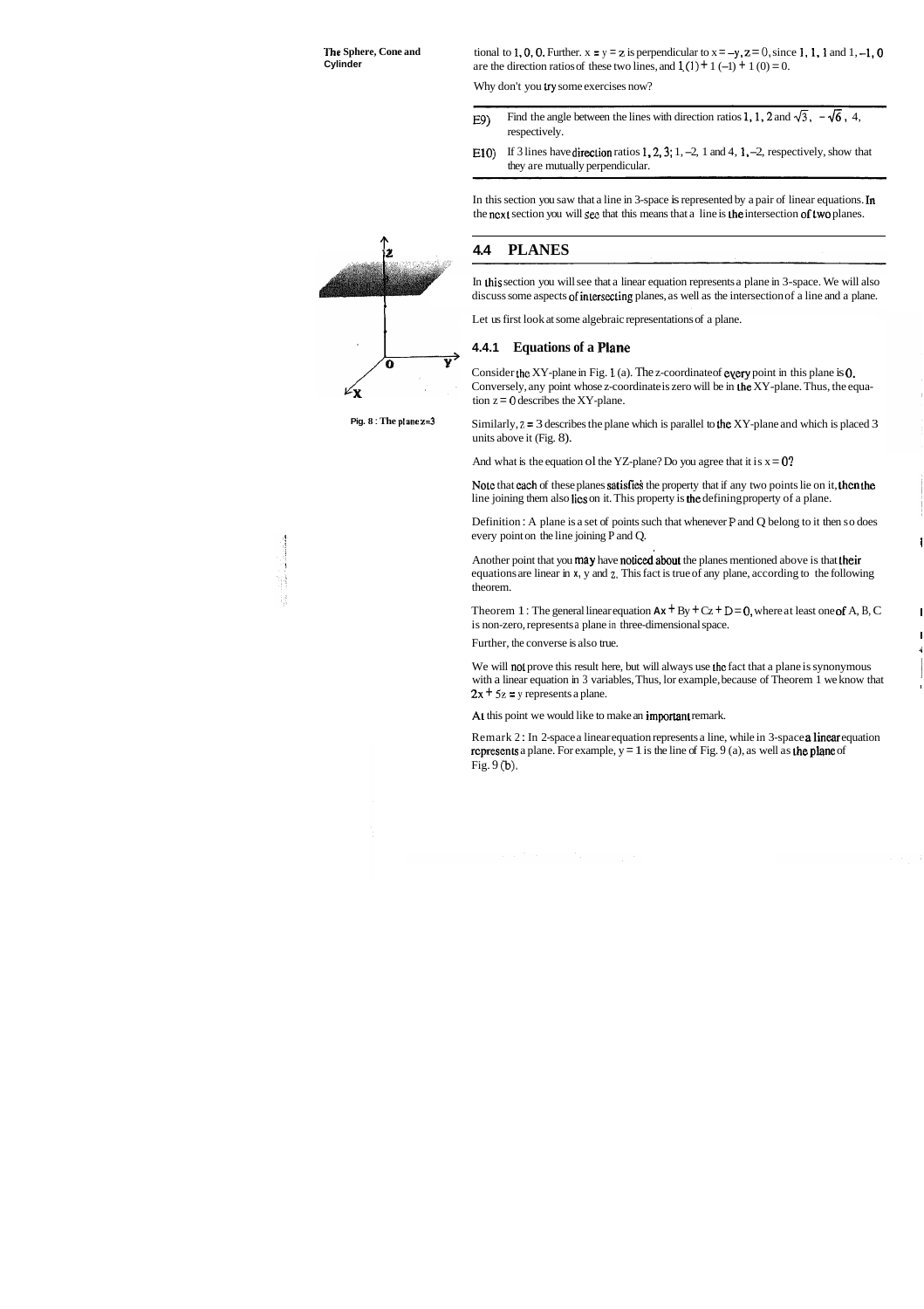

**Fig. 9** : **The same equation represents n line In Zspnce nnd a plane in 3-space.** 

Let us now obtain the equation of a plane in different forms. To start with, wc have lhc following result.

Theorem 2: Three non-collinear points determine a plane. In fact, the unique plane passing through the non-collinear points  $(x_1, y_1, z_1)$ ,  $(x_2, y_2, z_2)$  and  $(x_3, y_3, z_3)$  is given by the determinant equation.

| $\ldots$ (11) | $\begin{vmatrix} x & y & z & 1 \\ x_1 & y_1 & z_1 & 1 \\ x_2 & y_2 & z_2 & 1 \end{vmatrix} = 0.$ |       |       |                   |  |
|---------------|--------------------------------------------------------------------------------------------------|-------|-------|-------------------|--|
|               |                                                                                                  |       |       |                   |  |
|               |                                                                                                  | $z_3$ | $y_3$ | $\vert x_3 \vert$ |  |

We will not prove this result here, but we shall use it quite a bit.

As an example, let us find the equation of the plane which passes through the points  $(1, 1, 0)$ , **(-2,2,** -1) and (1,2, 1). It will bc



1

**Preliminaries in Three-Dimensional Geometry** 



**Why** don't you **try** some exercises now?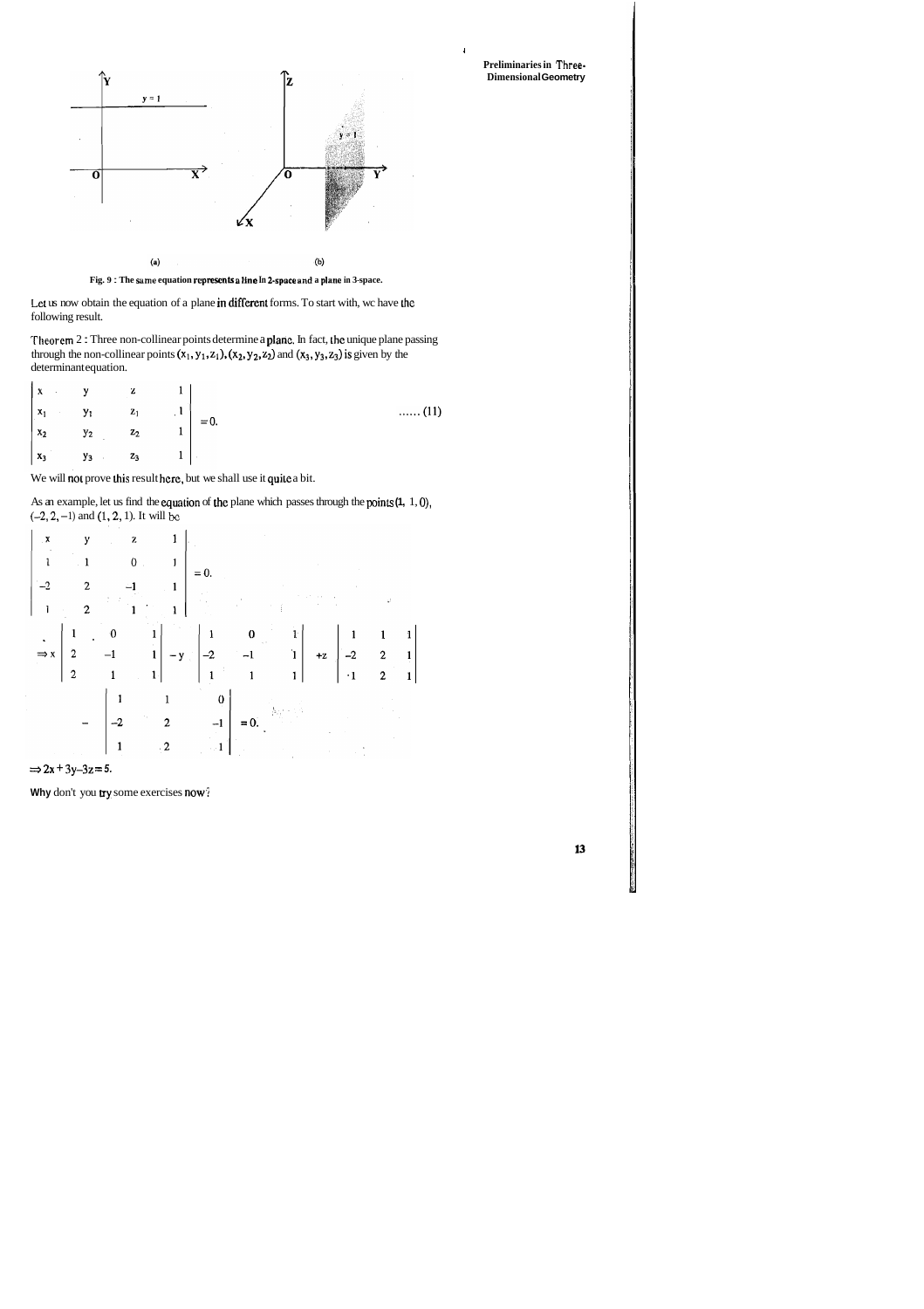

 $\frac{A}{a} + \frac{y}{b} + \frac{z}{c} = 1$ 

E11) Show that the four points  $(0, -1, -1)$ ,  $(4, 5, 1)$ ,  $(3, 9, 4)$  and  $(-4, 4, 4)$  are coplanar, that is, lie on the same plane. (Hint: Obtain the equation of the plane passing through any three of the points, and

**Pig. 11: Obtuining the normal**  form of the **cquation** of the plane.

In E12 did you notice the relationship between the intercepts and the coefficients of the equation?

see if the fourth point lies on it.)

E12) 'Show that the equation of the plane which makes intercepts  $2, -1$ , 5 on the three axes

is 
$$
\frac{x}{2} + \frac{y}{(-1)} + \frac{z}{5} = 1
$$
.

( $-1$ )  $\rightarrow$  (Hint : The plane makes an intercept 2 on the x-axis means that it intersects the  $x$ -axis at  $(2, 0, 0)$ .)

In general, you can check that the equation of the plane making intercepts a, b and c on the coordinate axes (see Fig. 10) is

E13) Show that the planes  $ax+by+cz+d = 0$  and  $Ax+By+Cz+D = 0$  arc the same iff a, b, c, d and A, B, C, D are proportional,

(Hint : Rewrite the equations in intercept form. The two plancs will be the same iff their intercepts on the axes are equal.)

$$
\frac{x}{a} + \frac{y}{b} + \frac{z}{c} = 1.
$$
 ......(12)

This is because  $(a, 0, 0)$ ,  $(0, b, 0)$  and  $(0, 0, c)$  lie on it.

Let us now consider another form of he equation of a plane. For this, let us drop a perpendicular from the origin 0 onto the given plane (see Fig. 11). Let it meet the plane in the point P. Let cos a, cos  $\beta$  and cos  $\gamma$  be the direction cosines of OP and  $p = |OP|$ . Further, let the plane make inlercepls a, b and c on the **x,** y and z axes, respectively. Then

$$
\cos \alpha = \frac{p}{a}, \cos \beta = \frac{p}{b} \text{ and } \cos \gamma = \frac{p}{c}.
$$
 (13)

Now, from (12) we know that the equation of the plane is  $\frac{x}{d} + \frac{y}{b} + \frac{z}{c} = 1$ .

(12) is'called the intercept.form of the equation of a plane.

Let us see how we can use his form.

Example 2: Find the intercepts on the coordinate axes by the plane  $2x - 3y + 5z = 4$ .

Solution : Rewriting the equation , we get

$$
\frac{x}{2} - \frac{y}{4} + \frac{z}{4} = 1.
$$

Thus, the intercepts on the axes are  $2, -\frac{4}{3}$  and  $\frac{4}{5}$ .

Now here is an exercise on the use of  $(12)$ .

Then, using (13), lhis equation becomes

$$
x \cos \alpha + y \cos \beta + z \cos \gamma = p \tag{14}
$$

This is called the **normal** form of the equation of the plane.

For example, let us find the normal form of the equation of the plane in Fig. 9 (b). The perpendicular from the origin onto it is of length 1 and lies along thc x-axis. Thus, its direction cosines are 1, 0, 0. Thus, from  $(14)$  we get its equation as  $x = 1$ .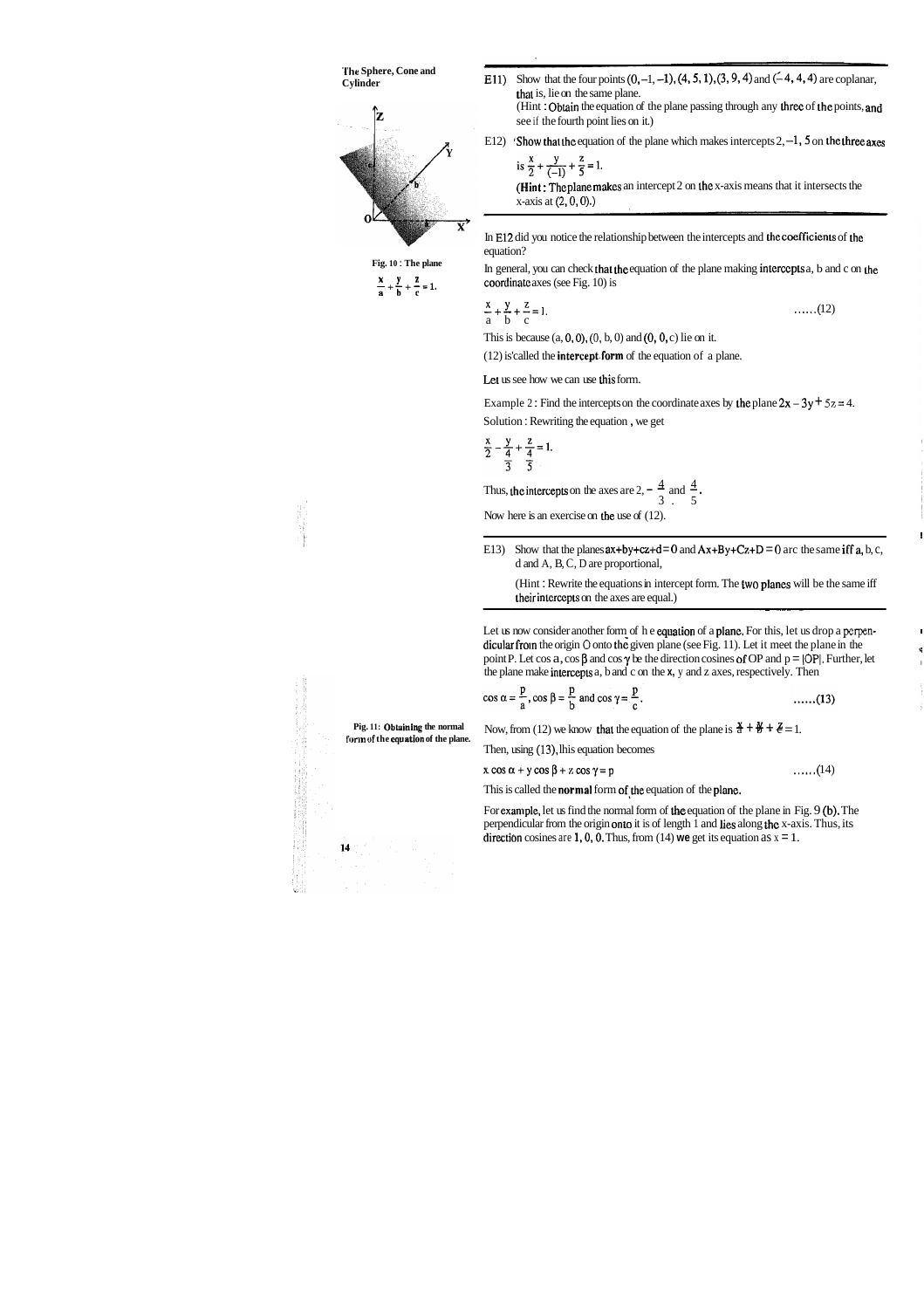Note that (14) is of the form  $Ax+By+Cz = D$ , where  $|A| \le 1$ ,  $|B| \le 1$ ,  $|C| \le 1$  and  $D \ge 0$ .

Preliminaries in Three-Dimensional Geometry

Now, suppose wc are given a plane  $Ax + By + Cz + D = 0$ . From its equation, can we find the length of the normal from the origin lo  $\mathfrak{u}$ ? We will use E13 to do so.

Suppose the equation of the plane in the normal form is

 $x \cos \alpha + y \cos \beta + z \cos \gamma - p = 0.$ 

Then this is the same as the given equation of the plane. So, by E13 we see that there is a constant k such that

 $\cos \alpha = kA$ ,  $\cos \beta = kB$ ,  $\cos \gamma = kC$ ,  $p = -kD$ .

Then, by  $(3)$  we get

$$
k^2 (A^2 + B^2 + C^2) = 1
$$
, that is,  $k = \frac{\pm 1}{\sqrt{A^2 + B^2 + C^2}}$ .

So,  $p = -kD = \frac{|D|}{\sqrt{A^2 + B^2 + C^2}}$ , where we take the absolute value of D since  $p \ge 0$ .

Thus, the length of the perpendicular from the origin onto the plane  $Ax + By + Cz + D = 0$  is

$$
\frac{|D|}{\sqrt{A^2 + B^2 + C^2}}.
$$
......(15)

For example, the length of the perpendicular from the origin onw  $x+y+z=1$  is  $\frac{1}{\sqrt{3}}$ 

Now let us go one step further. Let us find the distance between the point  $(a, b, c)$  and the plane  $Ax + By + Cz + D = 0$ , that is, the length of the perpendicular from the point to the plane. To obtain it we simply shift the origin to (a. b, c), without changing the direction of the axes. Then, just as in Sec. 1. 4.1., if X, Y, Z are the current coordinates, we get  $x = X + a$ ,  $y = Y + b$ ,  $z = Z + c$ .

So the equation of the plane in current coordinates is  $A(X + a) + B(Y + b) + C(Z + c) + D = 0$ .

Thus, the length of the normal from  $(a, b, c)$  to the plane  $Ax + By + Cz + D = 0$  is the same. as the length of the normal from the current origin to

A  $(X+a)$  + B  $(Y+b)$  + C  $(Z + c)$  + D = 0, that is,

 $\frac{|Aa + Bb + Cc + D|}{\sqrt{A^2 + B^2 + C^2}}$ .  $\dots(16)$ 

For example, the length of the normal from  $(4, 3, 1)$  to  $3x - 4y + 122 + 14 = 0$  is

$$
p = \frac{|12 - 12 + 12 + 14|}{\sqrt{3^2 + 4^2 + 12^2}} = \frac{26}{13} = 2.
$$

Now you may like to do the following exercises.

- E14) Find the distance of  $(2, 3, -5)$  from each of the coordinate planes, as well as from  $x + y + z = 1$ .
- E15) Show that if the sum of the squares of the distances of  $(a, b, c)$  from the planes  $x + y + z = 0$ ,  $x = z$  and  $x + z = 2y$  is 9, then  $a^2 + b^2 + c^2 = 9$ .

Now that you are familiar with the various equations of a planc let us talk of the intersection of planes.

#### 4.4.2 Intersecting Planes and Lines

In Sec. 4.3.2, you saw that a line is represented by two linear equations. Thus, it is the intersection of two planes represented by these equations (see Fig. 12).



We have discussed the transla-

tion of axes in detail in Unit 7.

Fig. 12: A straight line is the intersection of two planes.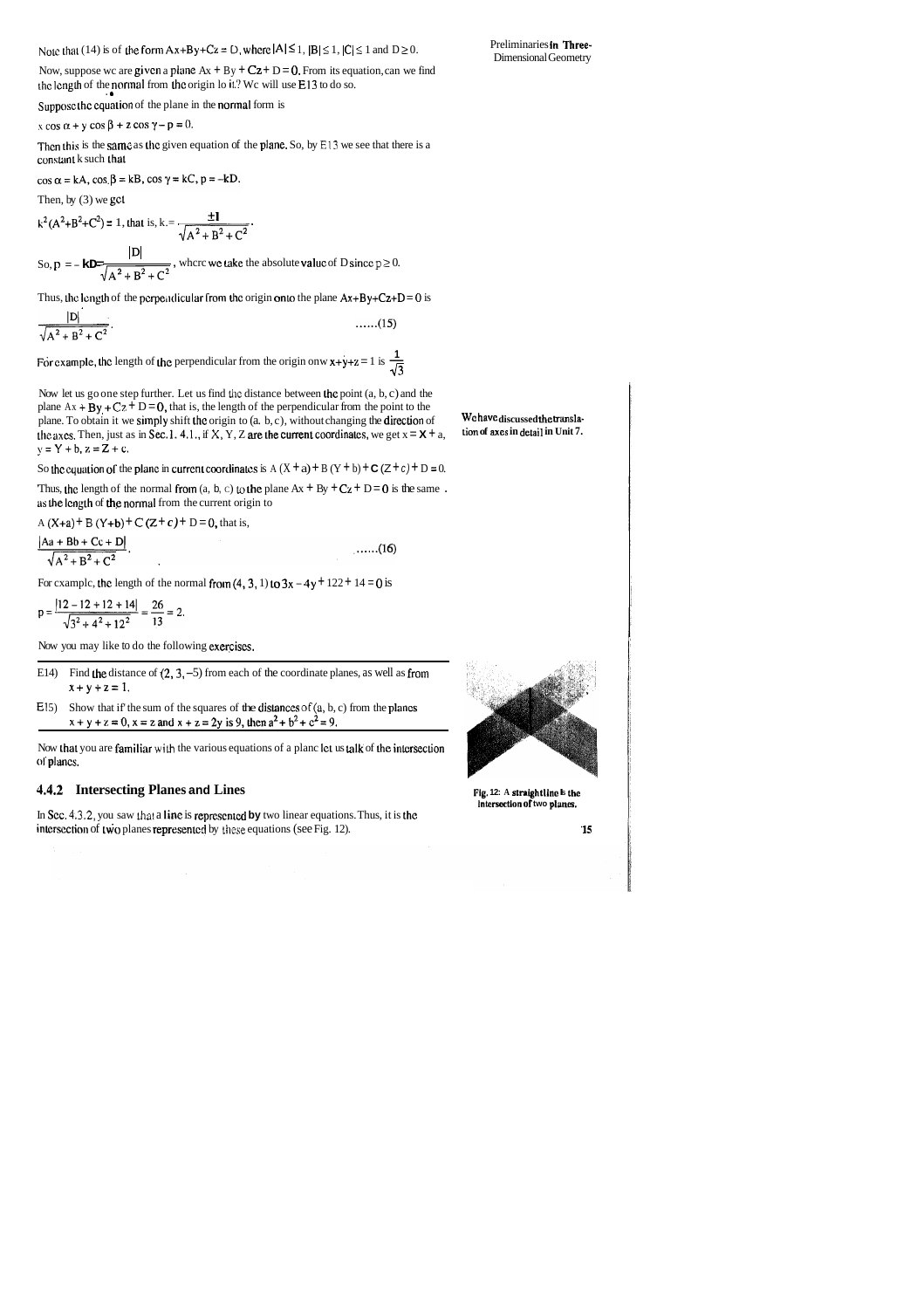**I'he** Sphere, Cone **and Cylinder** 

In general, we have the following remark.

**Remark 3 :** A straight line is represented by a linear system of the form  $ax + by + cz + d = 0$ ,  $Ax + By + Cz + D = 0$ . We write this in short as  $ax + by + cz + d = 0 = Ax + By + Cz + D$ . For example,  $3x + 5y + z - 1 = 0 = 2x + 1$  represents the line obtained on intersecting the planes  $3x + 5y + z = 1$  and  $2x + 1 = 0$ .

Now, suppose we are given a line

 $ax + by + cz + d = 0 = Ax + By + Cz + D.$ 

This line clearly lies in both the planes  $ax + by + cz + d = 0$  and  $Ax + By + Cz + D = 0$ . In fact, it lies in infinitely many planes given by

 $(ax + by + cz + d) + k(Ax + By + Cz + D) = 0,$  $......(17)$ 

where  $k \in R$ . This is because any point  $(x, y, z)$  lies on the line iff it lies on  $ax+by+cz+d=0$ as well as  $Ax + By + Cz + D = 0$ .

Let us see an example of the use of (17).

**Example 3**: Find the equation of the plane passing through the line  $\frac{x+1}{-3} = \frac{y-3}{2} = \frac{z+2}{1}$ <br> **Example 3**: Find the equation of the plane passing through the line  $\frac{x+1}{-3} = \frac{y-3}{2} = \frac{z+2}{1}$ 

and the point  $(0, 7, -7)$ .

Solution : The line is the intersection of  $2(x + 1) = -3(y - 3)$  and  $x + 1 = -3(z + 2)$ , that is,  $2x + 3y - 7 = 0 = x + 3z + 7.$ 

Thus, by (17), any plane passing through it is' of the form

 $(2x+3y-7) + k(x + 3z + 7) = 0$  for some k  $\in$  R.

Since  $(0, 7, -7)$  lies on it, we get

 $21 - 7 + k(-21 + 7) = 0$ , that is,  $k = 1$ .

Thus, the required plane is

 $3x + 3y + 32 = 0$ , that is,  $x + y + z = 0$ .

You can do he following exercise on the same lines.

E16) Find the equation of the plane passing through  $(1, 2, 0)$  and the line  $x \cos \alpha + y \cos \beta + z \cos \gamma = 1$ ,  $x+y=z$ .

Now, given a line and a planc, will lhey always inlersect? And, **if** so, what will their inlerscction look like? In Fig. 13 we show you the three possibilities.



흎

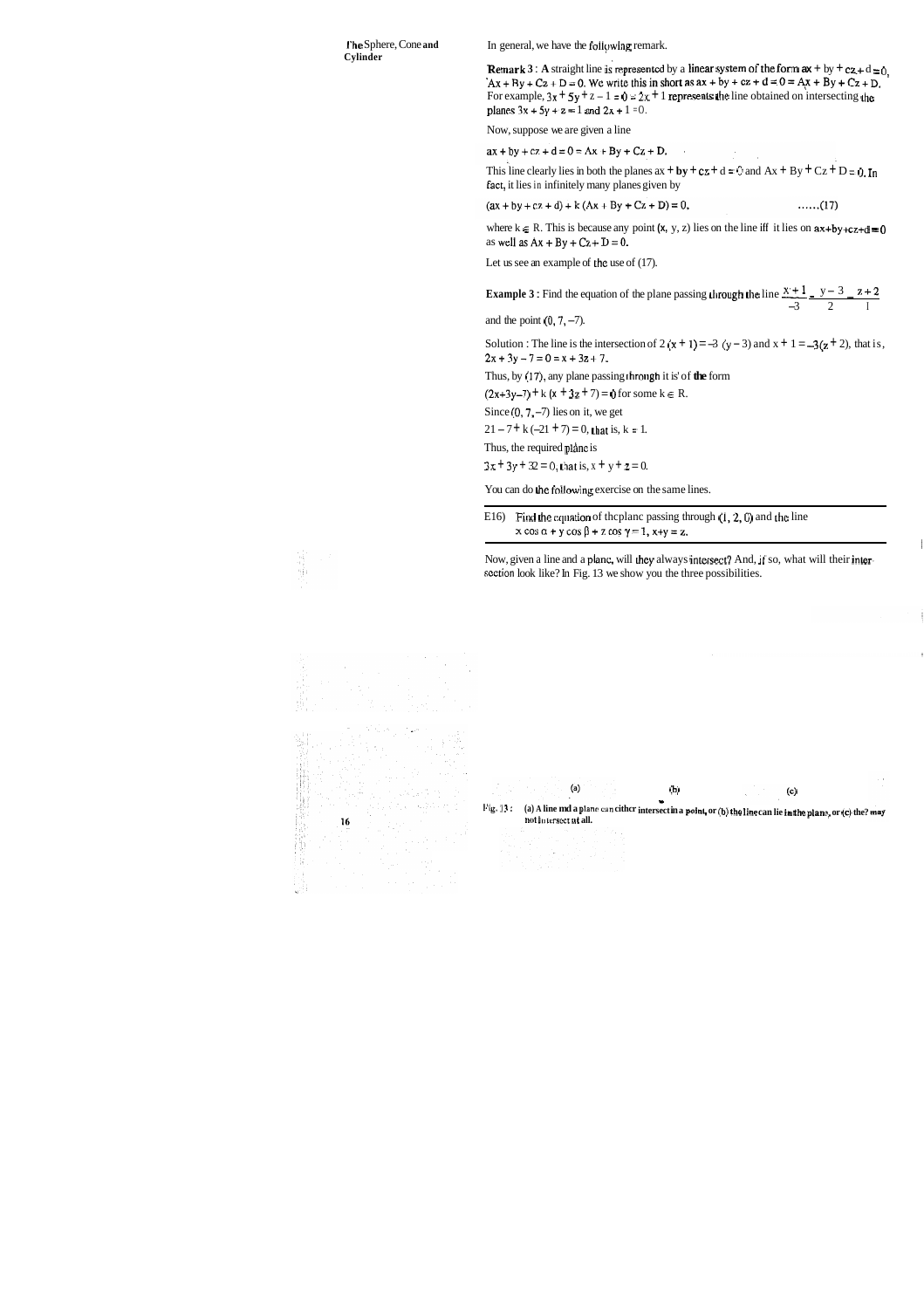Let us see some examples.

 $x \quad y-1 \quad 2-2$ Let us sec some examples.<br>**Example 4** : Check whether: the plane  $x+y+z=1$  and the straight line  $\frac{x}{1} = \frac{y-1}{2} = \frac{2-2}{3}$ 

intersect. If they do, then find their point (or points) of intersection.

**Solution :** By Remark 1 you know that any point on the line can be given by  $x = t$ ,  $y = 1 + 2t$ and  $z = 2 + 3t$ , in terms of a parameter t. So if the line and plane intersect, then (t, 1 + 2t, 2+ 3t) must lie on the plane  $x+y+z=1$  for some t. Let us substitute these values in the

equation. We get  $t+1+2t+2+3t = 1$ , that is,  $6t = -2$ , that is,  $t = -\frac{1}{3}$ . Thus, the line and plane  $\frac{3}{5}$ 

intersect in a point, and tho point of intersection is  $\left(-\frac{1}{3}, \frac{1}{3}, 1\right)$ .<br> **Example 5**: Find the point (or points) of intersection of<br>
(a)  $\frac{x+2}{2} = \frac{y+3}{3} = \frac{z-4}{-2}$  and  $3x+2y+6z = 12$ ,

**Example 5** : Find the point (or points) of intersection of

h) Any point on the line is of the form  $(2t+1, t+2, -2t+3)$ , where  $t \in R$ . This lies on  $x+z=1$ if, for some t,  $(2t+1) + (-2t+3) = 1$ , that is, if  $4 = 1$ , which is false. Thus the line and plarie do not intersect.

(a) 
$$
\frac{x+2}{2} = \frac{y+3}{3} = \frac{z-4}{-2}
$$
 and  $3x+2y+6z =$   
\n(b)  $\frac{x-1}{2} = \frac{y-2}{1} = \frac{2-3}{-2}$  and  $x+z=1$ .

**Solution : a)** Any point on the line is of the form  $(2k-2, 3k-3, -2k+4)$ , where  $k \in R$ .

Thus, if there is any point of intersection, it will be given by substituting this triple in  $3x+2y+6z = 12$ .

You can use the same method for finding the point (or points) of intersection of two lines. In thc foIIowing exercises you can chcck if you've understood the method.

So, now let us find thc angle bctwcen two planes. Lcl tho equations of thc planes, in the normal form, be  $I_1x+m_1y+n_1z = p_1$  and  $I_2x + m_2y+n_2z = p_2$ . Then the angle between the normals is  $\cos^{-1}(l_1l_2+m_1m_2+n_1n_2)$ 

Thus, the angle between the planes  $l_1 x + m_1 y + n_1 z = p_1$  and  $l_2 x + m_2 y + n_2 z = p_2$  is

 $\cos^{-1} (l_1 l_2 + m_1 m_2 + n_1 n_2)$  $\ldots$  (18)

So, we have

 $i3(2k-2) + 2(3k-3) + 6(-2k+4) = 12$ 

 $\Rightarrow 0 = 0.$ 

It This is true  $\forall k \in \mathbb{R}$ . Thus, for every  $k \in \mathbb{R}$ , the triple (2k<sup>2</sup>-2, 3k-3, -2k-1-4) lies in the plane. This means that the whole line lies in the plane.

E17) Find the point of intersection of the line x = y = z and the plane x + 2y + 3z = 3.  
E18) Show that the line x-1 = 
$$
\frac{1}{2}(y-3) = \frac{1}{3}(z-5)
$$
 meets the line  $\frac{1}{3}(x+1) = \frac{1}{5}(y-4) = \frac{1}{3}(z-9)$ .

Now, consider any two planes. Can we find he anglc betwcen thcm? We can, once we have l.hc following definition.

**Definition : The angle between two planes is the angle between the normals to them from** Ihc origin.

Preliminaries in Three-Dimensionnl Geometry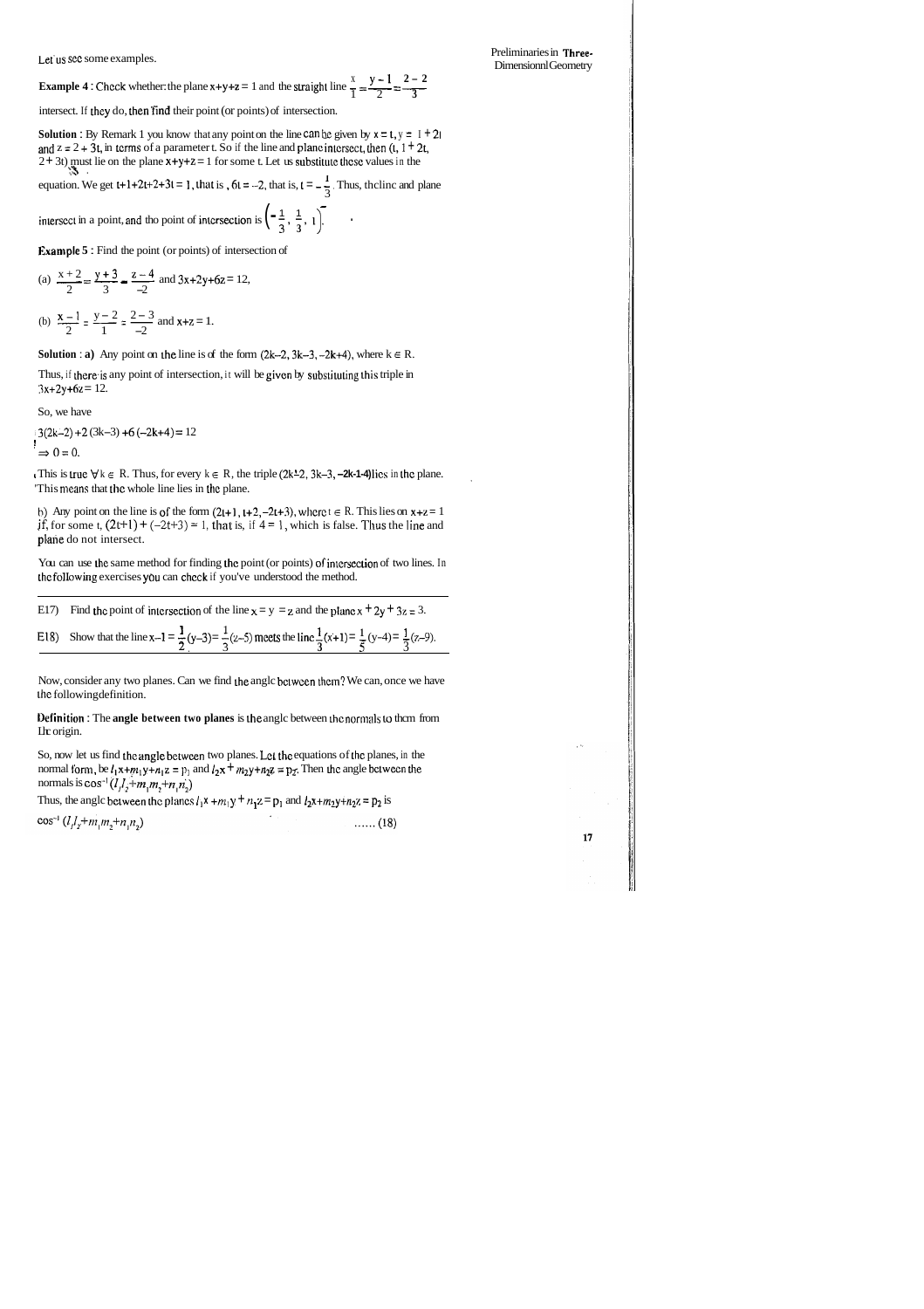The Sphere, Cone and **Cylinder** 

In general, if the angle between the planes  $ax+by+cz+d=0$  and  $Ax+By+Cz+D=0$  is  $\theta$ . then

$$
\cos \theta = \frac{aA + bB + cC}{\sqrt{a^2 + b^2 + c^2} \cdot \sqrt{A^2 + B^2 + C^2}}
$$
 ......(19)

This is because a, b, c and A, B, C are direction ratios of the normals to the two planes, so

that 
$$
\frac{a}{\sqrt{a^2 + b^2 + c^2}}
$$
,  $\frac{b}{\sqrt{a^2 + b^2 + c^2}}$ ,  $\frac{c}{\sqrt{a^2 + b^2 + c^2}}$  and  $\frac{A}{\sqrt{A^2 + B^2 + C^2}}$   
 $\frac{B}{\sqrt{A^2 + B^2 + C^2}}$ ,  $\frac{C}{\sqrt{A^2 + B^2 + C^2}}$  are their direction cosines.

Thus,

the planes 
$$
ax+by+cz+d = 0
$$
 and  $Ax+By+Cz+D = 0$   
\ni) are parallel iff  $\frac{a}{A} = \frac{b}{B} = \frac{c}{C}$ , and  
\nii) are perpendicular iff  $aA+bB+cC = 0$ .

Let us consider an example of the utility of these conditions.

Example 6 : Find the equation of a planc passing through the line of intersection of the planes  $7x - 4y + 7z + 16 = 0$  and  $4x + 3y - 2z + 13 = 0$ , and which is perpendicular to the plane  $2x -y - 2z + 5 = 0$ .

Solution : The general equation of the plane through the line of intersection is given by

 $7x-4y+7z+16+k(4x+3y-2z+13)=0.$ 

 $\Rightarrow$  (7 + 4k) x + (3k - 4) y + (7 - 2k) z+ 13k + 16 = 0.

This will be perpendicular to  $2x - y - 22 + 5 = 0$  if

$$
2(7+4k) - (3k-4) - 2(7-2k) = 0
$$
, that is,  $k = -\frac{4}{9}$ .

Thus, the required equation of the plane is  $47x - 48y + 71z + 92 = 0$ .

Try these exercises now. .

 $\pmb{4}$ 

- E19) Find the equation of the plane through  $(1, 2, 3)$  and parallel to  $3x + 4y 5z = 0$ .
- E20) Find the angle between the planes  $x + 2y + 22 = 5$  and  $2x + 2y + 3 = 0$ .

E21) Show that the angle between the line  $\frac{x-a}{\alpha} = \frac{y-b}{\beta} = \frac{z-c}{\gamma}$  and the plane

$$
Ax + By + Cz + D = 0 \text{ is } \sin^{-1}\left(\frac{A\alpha + B\beta + C\gamma}{\sqrt{A^2 + B^2 + C^2} \cdot \sqrt{\alpha^2 + \beta^2 + \gamma^2}}\right)
$$

(Hint: The required angle is the complement of the angle between the line and the normal to the planc.)

And now let us end the unit by summarising what we have done in it.

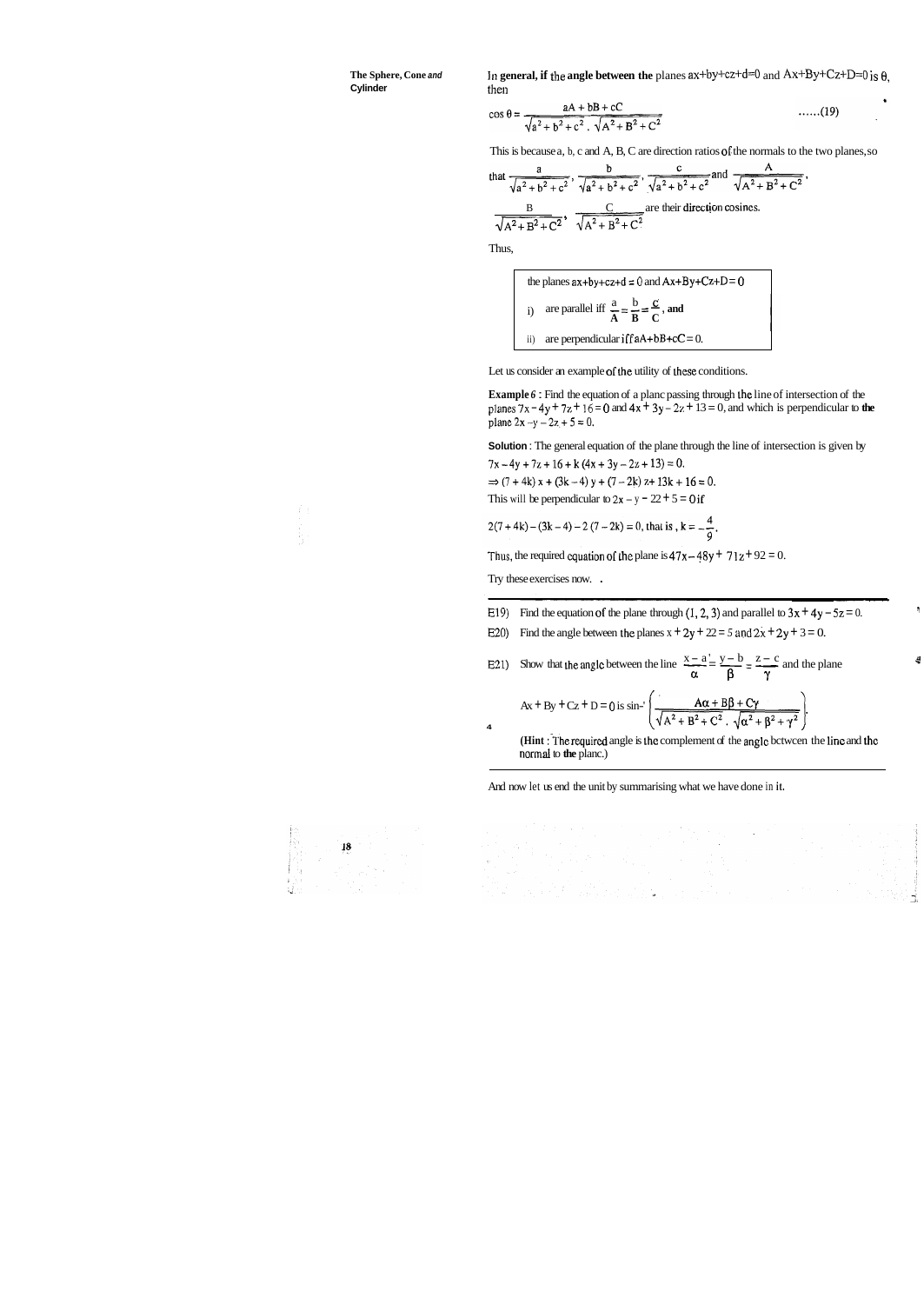### 4.5 SUMMARY

In this unit we have covered the following points.

Distance formula: The distance between the points $(x, y, z)$  and  $(a, b, c)$  is  $\left\langle \right\rangle$ 

$$
\sqrt{(x-a)^2 + (y-b)^2 + (z-c)^2}.
$$

The coordinates of a point that divides the join of  $(x_1, y_1, z_1)$  and  $(x_2, y_2, z_2)$  in the  $2)$ ratio m:n are

$$
\left(\frac{nx_1 + mx_2}{m+n}, \frac{ny_1 + my_2}{m+n}, \frac{nz_1 + mz_2}{m+n}\right)
$$

- If  $\cos \alpha$ ,  $\cos \beta$  and  $\cos y$  are the direction cosines of a line, then  $\cos^2 a + \cos^2 \beta + \cos^2 \gamma = 1$ . 3)
- The canonicitl form of the equations of a line passing through the point  $(a, b, c)$  and  $4)$ having direction cosines  $\cos \alpha$ ,  $\cos \beta$  and  $\cos y$  is

$$
\frac{x-a}{\cos a} = \frac{y-b}{\cos \beta} = \frac{z-c}{\cos \gamma}.
$$

The two-point form of the equations of a line passing through  $5)$ 

 $(x_1, y_1, z_1)$  and  $(x_2, y_2, z_2)$  are

 $\frac{x - x_1}{x_2 - x_1} = \frac{y - y_1}{y_2 - y_1} = \frac{z - z_1}{z_2 - z_1}.$ 

The angle between two lines with direction ratios  $\Theta$  $a_1, b_1, c_1$  and  $a_2, b_2, c_2$  is  $\sim$   $\sim$ 

$$
\cos^{-1}\left(\frac{a_1a_2 + b_1b_2 + c_1c_2}{\sqrt{a_1^2 + b_1^2 + c_1^2} \cdot \sqrt{a_2^2 + b_2^2 + c_2^2}}\right)
$$

Thus, these lines are perpendicular iff  $a_1a_2 + b_1b_2+c_1c_2 = 0$ , and parallel iff  $a_1 = k a_2$ ,  $b_1 = k b_2$ ,  $c_1 = k c_2$ , for sornc  $k \in R$ .

The equation of a planc is of the form  $Ax+By+Cz+D=0$ , where A, B, C, D  $\in$  R and 7) notall of A, B, C are zero.

Conversely, such an equation always represents a plane.

The plane determined by the three points 8)

 $(x_1, y_1, z_1)$ ,  $(x_2, y_2, z_2)$  and  $(x_3, y_3, z_3)$  is

| $\mathbf{x}$ | y              | Ż.    |                                                       |
|--------------|----------------|-------|-------------------------------------------------------|
| $X_1$        | $y_1$          | $z_1$ | $\begin{vmatrix} 1 \\ 1 \\ 1 \\ 1 \end{vmatrix} = 0.$ |
| $x_2$        | Y <sub>2</sub> | $z_2$ |                                                       |
| $x_3$        | У <sub>3</sub> | $z_3$ |                                                       |

The equation of the plane which makes intercepts a, b and c on the x,y and z-axes, 9)

respectively, is  $\frac{x}{a} + \frac{y}{b} + \frac{z}{c} = 1$ .

- $10<sub>0</sub>$ The normal form of the equation of a plane is  $x \cos a + y \cos \beta + z \cos \gamma = p$ , where p is the length of the perpendicular from the origin onto Il plane and cos a,  $\cos \beta$ , cos yare the direction cosines of the perpendicular.
- 11) The length of the perpendicular from a point (a, b, c) onto the planc  $Ax + By + Cz$  $+D=0$  is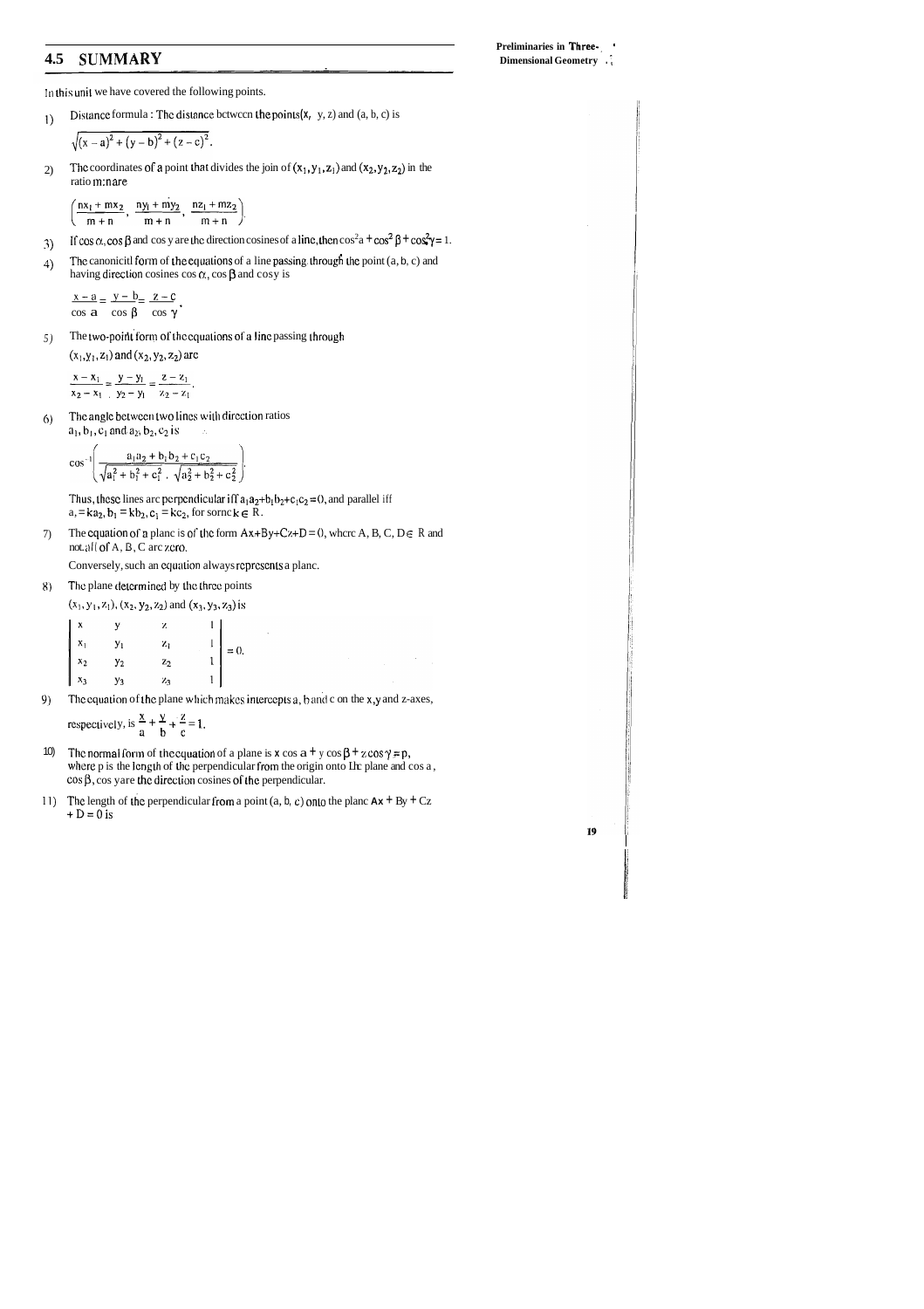**The Sphere, Cone and** 

Cylinder Cylinder  $\frac{[Aa + Bb + Cc + D]}{\sqrt{A^2 + B^2 + C^2}}$ 

- 12) **A** line is the intersection of two planes.
- 13) The general equation of a plane passing through the line  $ax + by + cz + d = 0 = Ax +$  $By + Cz + D$  is  $(ax + by + cz + d) + k(Ax + By + Cz + D) = 0$ , where  $k \in R$ .
- 14) The angle between the planes  $ax + by + cz + d = 0$  and  $Ax + By + Cz + D = 0$  is

$$
\cos^{-1}\left(\frac{aA+bB+cC}{\sqrt{a^2+b^2+c^2}, \sqrt{A^2+B^2+C^2}}\right).
$$

And now you may like to go back to **Sec.** 4.1, and see if you've achieved the **unit objectives** listed there. As you know by now, one way of checking this is to ensure that you have done all the exercises in the unit. You may like to see our solutions to the exercises. We have given them in the following section.

#### **4.6 SOLUTIONS/ANS WERS**

El)  $PQ = \sqrt{(1 - (-1))^2 + (1 - 1)^2 + (-1 - 1)^2} = \sqrt{8}$ The coordinates of R are  $\left(\frac{1}{7}, 1, -\frac{1}{\sqrt{2}}\right)$ .

52) 
$$
\left(\frac{a+r}{2}, \frac{b+s}{2}, \frac{c+1}{2}\right)
$$

- $\sin^2 \alpha + \sin^2 \beta + \sin^2 \gamma = 3 (\cos^2 \alpha + \cos^2 \beta + \cos^2 \gamma) = 2.$
- **E4**) a) 0, 1, 0 and 0, 0, 1, respectively.
	- b) Any line in the XY-plane makes the angle  $\pi/2$  with the x-axis. Now, if  $m = \tan 0$ , then y =  $mx + c$  makes an angle  $\theta$  with the x-axis, and  $\pi/2 - \theta$  with the y-axis. Thus, its direction cosines arc  $\cos \theta$ ,  $\sin \theta$ , 0,
- $\tilde{E}5$ ) In Fig. 14 we have depicted the situation.

**Fig. 14 Thus, a, b, c are direction ratios of L.** 

E6) Now, the line L makes angles of  $\pi - a$ ,  $\pi - \beta$  and  $\pi - y$  with the positive directions of the x, y and z-axes, respectively. Thus, its direction cosines are  $-\cos a, -\cos \beta$  and  $-\cos \gamma$ .





УĜ

 $20$ 

$$
E7) \qquad \frac{x+1}{2} = \frac{y}{2} = \frac{z-1}{2}
$$

E8) The equations are .

$$
\frac{x+3}{5} = \frac{y-5}{-1} = \frac{z-3}{0} = r
$$
, say, that is,  
-(x + 3) = 5 (y - 5) and z = 3, that is,  
x + 5y = 22, z = 3.

The direction cosines of the line with direction ratios 1, 1, 2 are. E9)  $\sqrt{1^2+1^2+2^2}$ 

$$
\frac{1}{\sqrt{1^2+1^2+2^2}}, \frac{2}{\sqrt{1^2+1^2+2^2}}, \text{ that is, } \frac{1}{\sqrt{6}}, \frac{1}{\sqrt{6}}, \frac{2}{\sqrt{6}}.
$$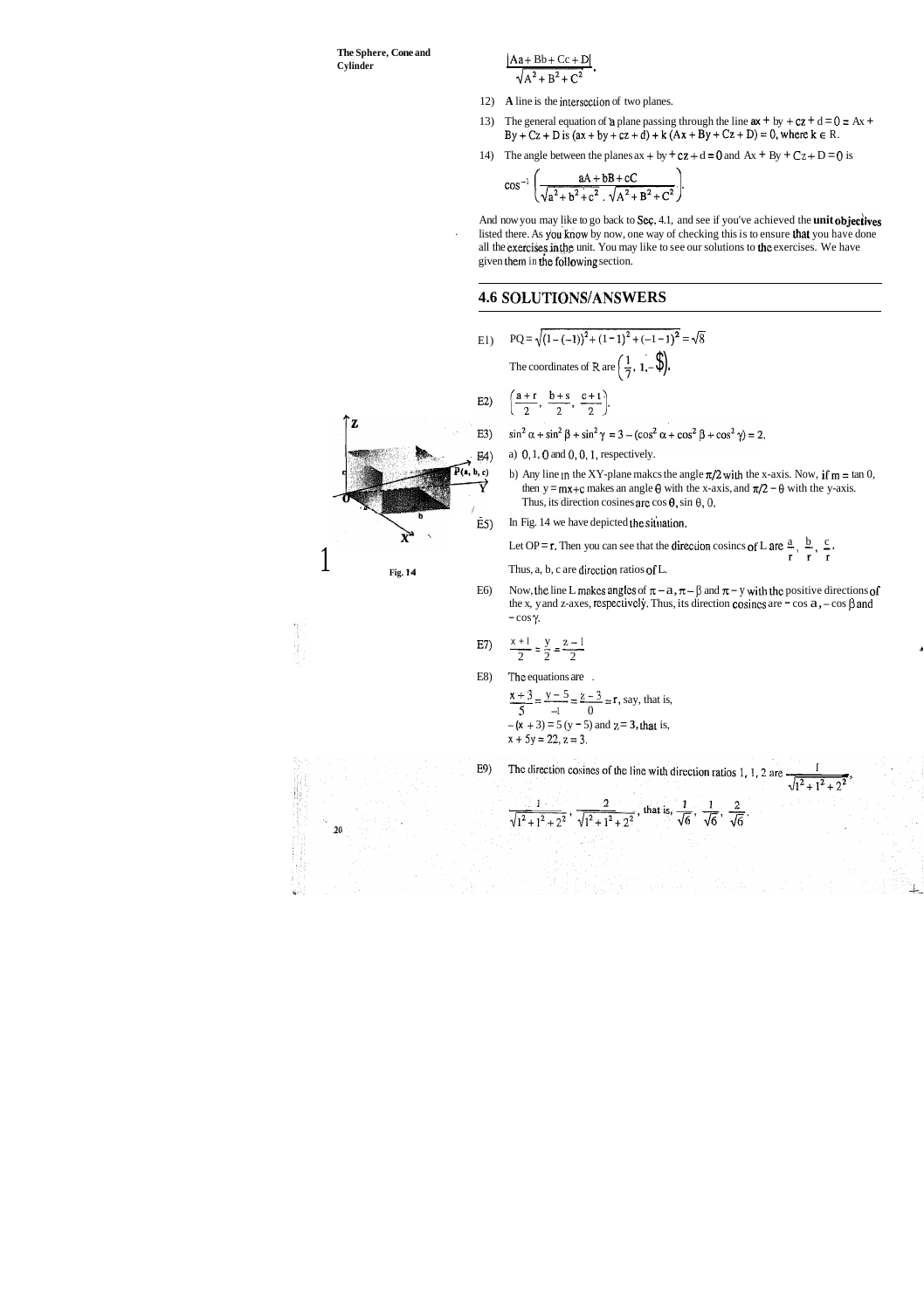Similarly, the direction cosines of the other line are 
$$
\frac{\sqrt{3}}{5}
$$
,  $-\frac{\sqrt{6}}{5}$ ,  $\frac{4}{5}$ 

 $\overline{\phantom{a}}$ 

Thus, if  $\theta$  is the angle between them,

$$
\cos \theta = \left(\frac{1}{\sqrt{6}}\right) \left(\frac{\sqrt{3}}{5}\right) + \left(\frac{1}{\sqrt{6}}\right) \left(\frac{-\sqrt{6}}{5}\right) + \left(\frac{2}{\sqrt{6}}\right) \left(\frac{4}{5}\right)
$$

$$
= \frac{1}{5\sqrt{6}} \left(8 + \sqrt{3} - \sqrt{6}\right).
$$

E10) Since 1 (1) + 2 (-2) + 3 (1) = 0, 1 (4)  $-2(1) + 1(-2) = 0$ , and  $1(4)+2(1)+3(-2)=0,$ the lines are mutually perpendicular.

E11) The equation of the plane passing through the first three points is

| $\boldsymbol{\mathrm{x}}$ |                 | $\mathbf{Z}$ |                                                      |
|---------------------------|-----------------|--------------|------------------------------------------------------|
| $\overline{0}$            | $-1$            | $-1$         |                                                      |
| $\overline{4}$            | $5\overline{)}$ |              | $\begin{vmatrix} 1 \\ 1 \\ 1 \\ 1 \end{vmatrix} = 0$ |
| $\overline{3}$            | ۰ (             | 4            |                                                      |
|                           |                 |              |                                                      |

 $\Rightarrow$  5x - 7y + 11z + 4 = 0.

Since  $(-4, 4, 4)$  satisfies it, the 4 points arc coplanar.

E12) The points  $(2, 0, 0), (0, -1, 0), (0, 0, 5)$  lie on the plane.

Thus, its equation is

x  
\ny  
\n2  
\n0  
\n0  
\n1  
\n
$$
\begin{vmatrix}\nx \\
2 \\
-1 \\
0\n\end{vmatrix} = 0 \Rightarrow 5x - 10y + 2z = 10
$$
  
\n
$$
\Rightarrow \frac{x}{2} + \frac{y}{(-1)} + \frac{z}{5} = 1.
$$

E13) The intercepts of the two planes on the axes are 
$$
-\frac{d}{a}
$$
,  $-\frac{d}{b}$ ,  $-\frac{d}{c}$ 

and 
$$
-\frac{D}{A}
$$
,  $-\frac{D}{B}$ ,  $-\frac{D}{C}$ , respectively. Thus, the planes coincide  
iff  $-\frac{d}{a} = -\frac{D}{A}$ ,  $-\frac{d}{b} = -\frac{D}{B}$ ,  $-\frac{d}{c} = -\frac{D}{C}$ , that is,  
iff  $\frac{a}{A} = \frac{b}{B} = \frac{c}{C} = \frac{d}{D}$ , that is, iff a, b, c, d and A, B, C, D arc proportional.

E14) The distance of (2, 3, -5) from the XY-plane,  $z = 0$ , is  $\frac{451}{\sqrt{1^2}} = 5$ . Similarly, the distance of (2, 3, -5) from  $x = 0$  and  $y = 0$  is 2 and 3, respectively. Its distance from  $x+y+z=1$  is

$$
\frac{|2+3-5-1|}{\sqrt{1^2+1^2+1^2}} = \frac{1}{\sqrt{3}}.
$$

E15) We know that

$$
\frac{|a+b+c|}{\sqrt{3}}^2 + \left(\frac{|a-c|}{\sqrt{2}}\right)^2 + \left(\frac{|a-2b+c|}{\sqrt{6}}\right)^2 = 9.
$$

 $\alpha$ 

Preliminaries in Three-**Dimensional Geometry**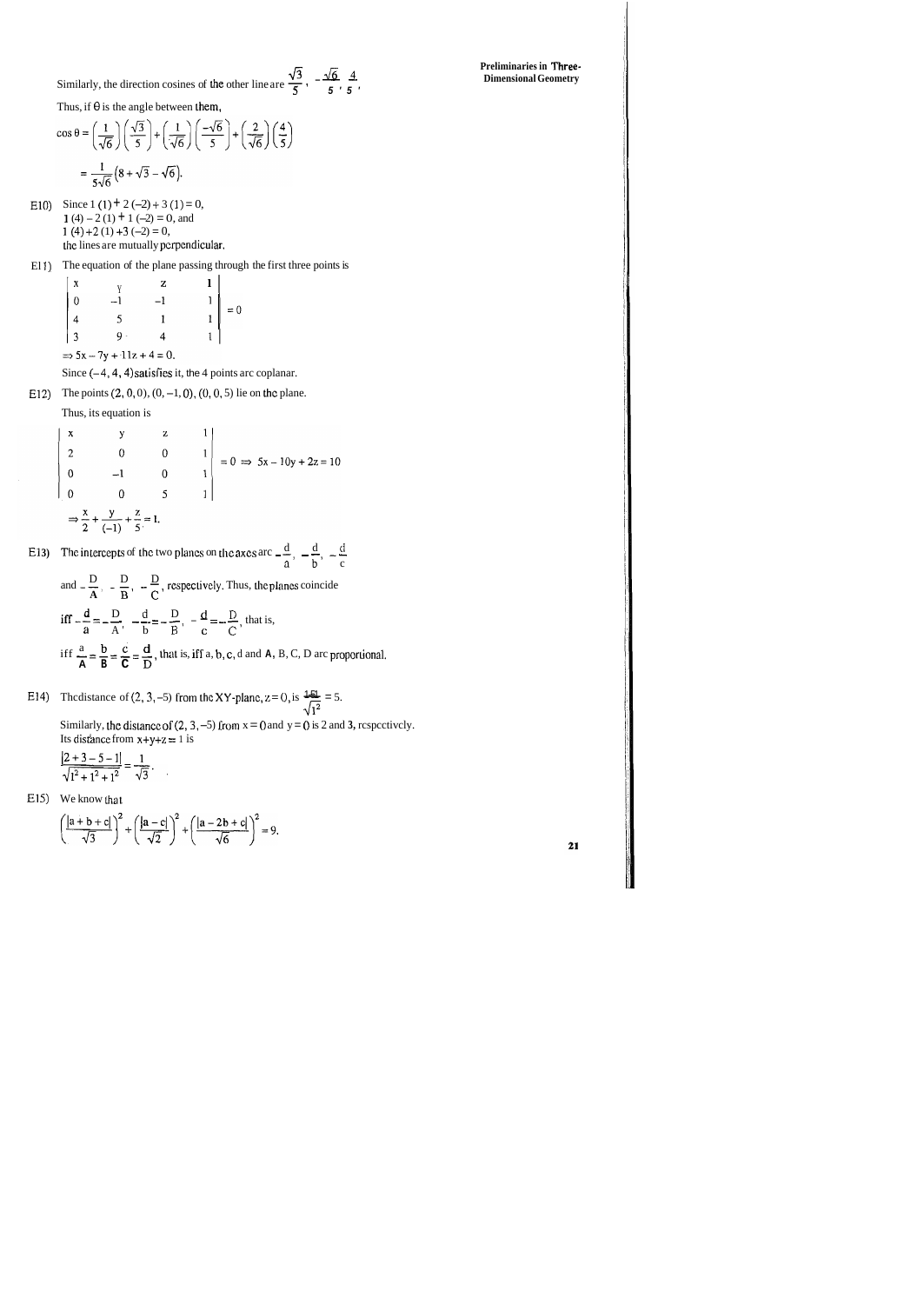# The Sphere, Cone and **Cylinder**

 $\Rightarrow$   $a^2 + b^2 + c^2 = 9$ .

E16) The equation of the plane passing through the given line is  $(x\cos a + y\cos \beta + z\cos \gamma - 1) + k(x+y-z) = 0,$  ......(20) where  $k \in R$  is chosen so that  $(1, 2, 0)$  lies on the plane.

$$
\therefore (\cos \alpha + 2 \cos \beta - 1) + 3k = 0 \Rightarrow k = \frac{1}{3} (1 - \cos \alpha - 2 \cos \beta).
$$

Thus, the required equation is obtained by putting this value of k in (20).

E17) Any point on the line is  $(t, t, i)$ . The line and planc will intersect if, for scme  $t \in \mathbb{R}$ ,

 $t + 2t + 3t = 3 \Rightarrow t = \frac{1}{2}$ .

Thus, the plane and line intersect in only one point  $\left(\frac{1}{2}, \frac{1}{2}, \frac{1}{2}\right)$ .

E18) Any point on the first line is given by  $(t+1, 2t+3, 3t+5), t \in R$ . Any point on the second line is given by  $(3k-1, 5k+4, 7k+9), k \in R$ .

> The two lines will intersect if  $t + 1 = 3k - 1$ ,  $2t + 3 = 5k + 4$  and  $3t + 5 = 7k + 9$  for some t and k in R.

On solving these **equations** we find that they are consistent, and  $k = 5$  gives us the common point. Thus, the point of intersection is (14,29,44).

- E19) Any plane parallel to  $3x + 4y 5z = 0$  is of the form  $3x + 4y - 5z + k = 0$ , where  $k \in R$ .  $3x + 4y - 5z + k = 0$ , where  $k \in R$ .<br>Since (1, 2, 3) lies on it,  $3+8-15+k = 0 \Rightarrow k = 4$ . Thus, the required plane is  $3x + 4y - 5z + 4 = 0$ . me parallel to  $3x + 4y - 3z = 0$  is of the  $-5z + k = 0$ , where  $k \in R$ .<br>
(2, 3) lies on it,  $3+8-15+k = 0 \Rightarrow k = 0$  erequired plane is  $3x + 4y - 5z + 4 =$ <br>
gle is  $\theta$ , then<br>  $\frac{1(2) + 2(2) + 2(0)}{\sqrt{9} \sqrt{8}} = \frac{1}{\sqrt{2}}$ <br>
(4.
- E20) If the angle is  $\theta$ , then

E21) If  $\theta$  is the angle between the line and the plane, then  $\frac{\pi}{6} - \theta$  is the angle between the 2 line and the normal to the plane (see Fig. 15). Now, A, B, C are Lhe direction ratios of the normal. Thus,

$$
\cos \theta = \frac{1(2) + 2(2) + 2(0)}{\sqrt{9} \sqrt{8}} = \frac{1}{\sqrt{2}}
$$

$$
\Rightarrow \theta = \pi/4.
$$

$$
\cos\left(\frac{\pi}{2}-\theta\right) = \frac{A\alpha + B\beta + C\gamma}{\sqrt{A^2 + B^2 + C^2} \cdot \sqrt{\alpha^2 + \beta^2 + \gamma^2}}.
$$

$$
\Rightarrow \sin \theta = \frac{A \alpha + B \beta + C \gamma}{\sqrt{A^2 + B^2 + C^2} \cdot \sqrt{\alpha^2 + \beta^2 + \gamma^2}} \, .
$$

I



 $22$ 

 $\frac{1}{2}$  ,  $\frac{1}{2}$